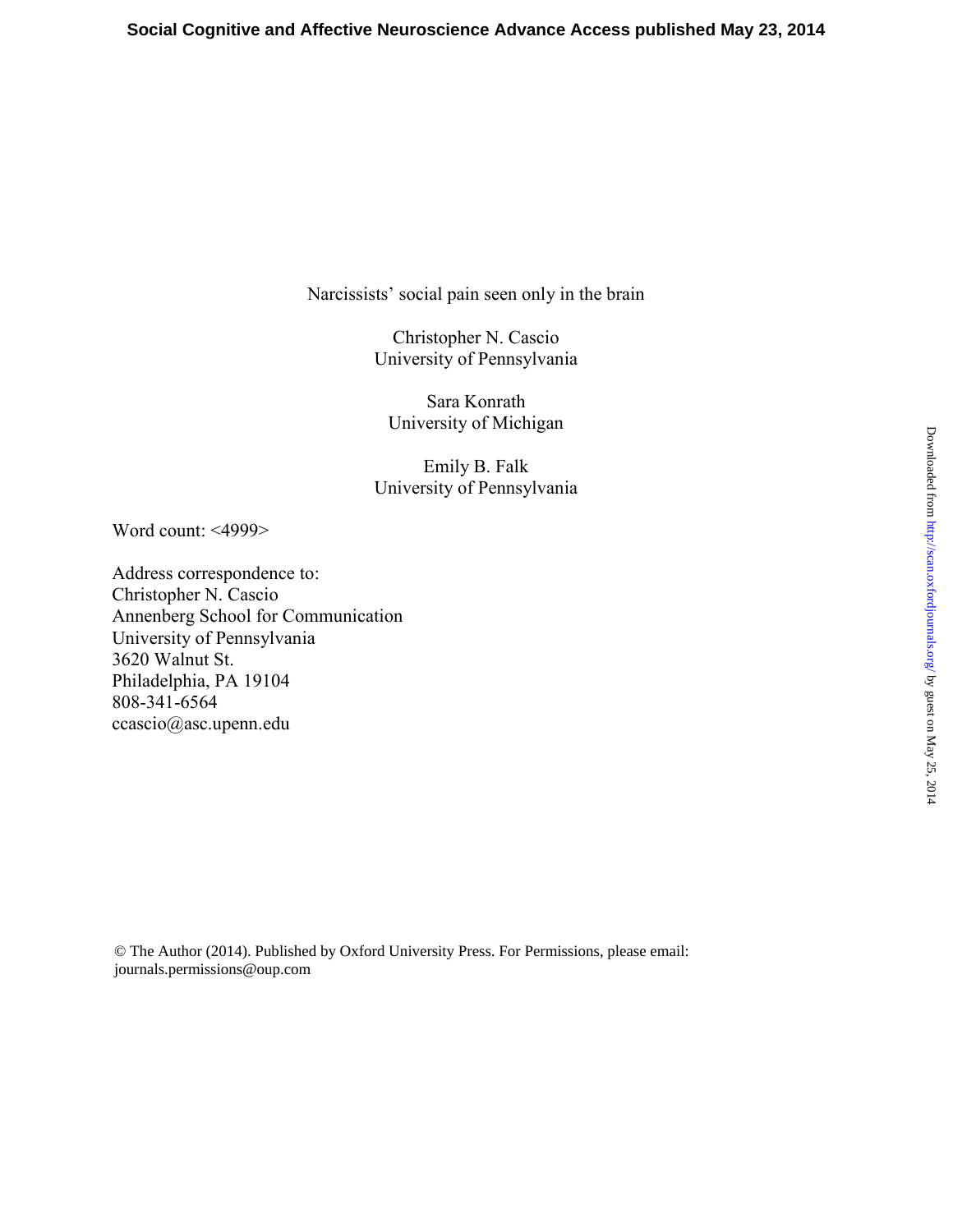This work was made possible by a grant from the University of Michigan Injury Center and NICHD (NIH-NICHD-DESPR-10-08; PI Bingham). In addition, Sara Konrath was supported by Wake Forest University (The Character Project), the University of Notre Dame (Science of Generosity), and the John Templeton Foundation (Grant #47993). Emily Falk was supported by NIH 1DP2DA03515601 (PI Falk). Frank Tinney, Josh Carp, Matthew Brook O'Donnell, Jen LaRose, Johanna Dolle, Farideh Almani, Andrea Baretto, Alyssa Templar, Cary Welsh, Nicholas Wasylyshyn, Andrew Suzuki, Robin Liu, Ryan Bondy, and Matthew Sweet assisted with data collection. Ray Bingham, Bruce Simons-Morton, Jean Shope, Anuj Pradhan, Marie-Claude Ouimet collaborated on the parent project. We thank the Pfeifer Lab for anatomical ROIs.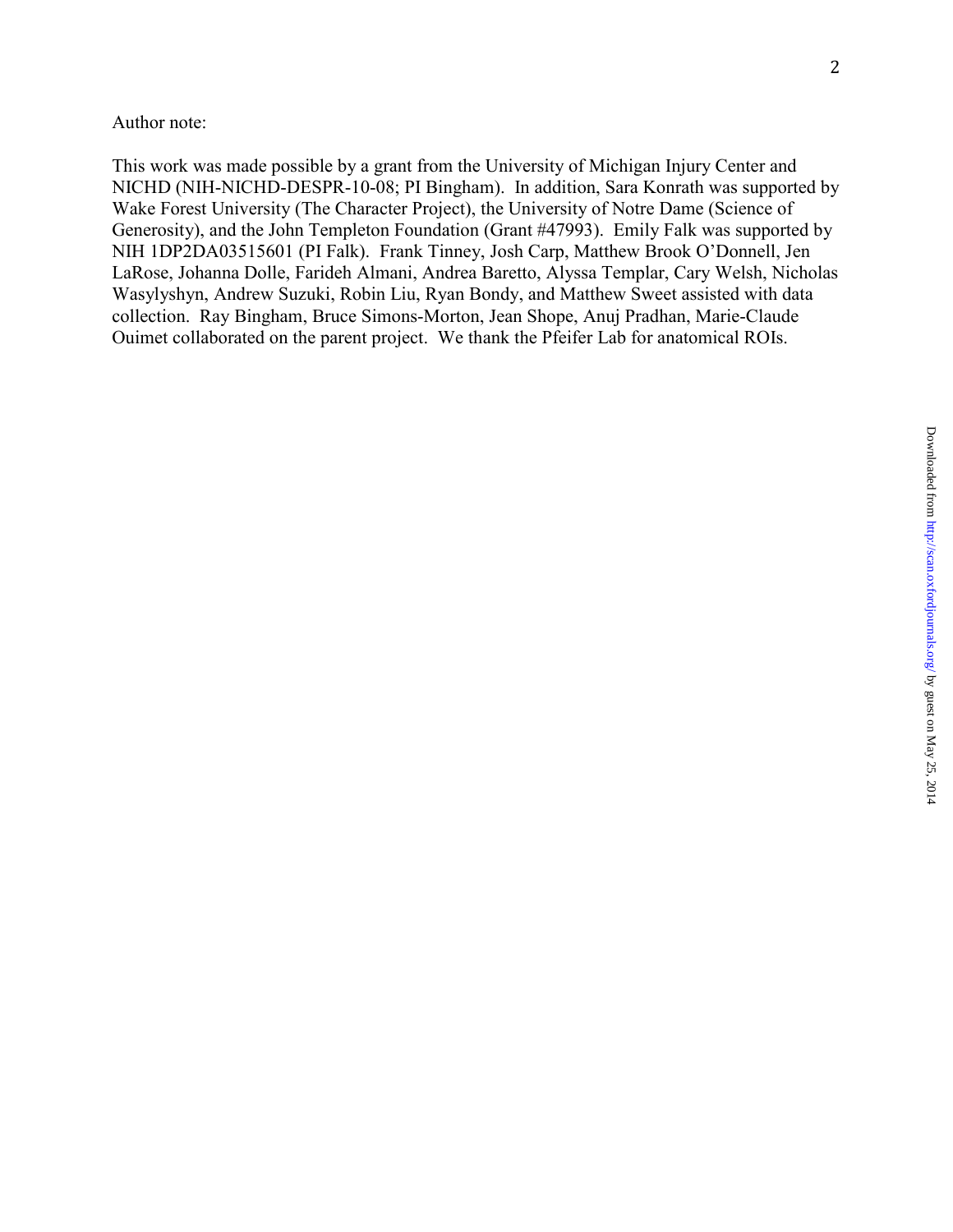#### **Abstract**

Narcissism is a complex phenomenon, involving a level of defensive self-enhancement. Narcissists have avoidant attachment styles, maintain distance in relationships, and claim not to need others. However, they are especially sensitive to others' evaluations, needing positive reflected appraisals to maintain their inflated self-views, and showing extreme responses (e.g. aggression) when rejected. The current study tested the hypothesis that narcissists also show hypersensitivity in brain systems associated with distress during exclusion. We measured individual differences in narcissism (Narcissistic Personality Inventory) and monitored neural responses to social exclusion (Cyberball). Narcissism was significantly associated with activity in an *a priori* anatomically defined social pain network (AI, dACC, and subACC) during social exclusion. Results suggest hypersensitivity to exclusion in narcissists may be a function of hypersensitivity in brain systems associated with distress, and suggests a potential pathway that connects narcissism to negative consequences for longer term physical and mental health findings not apparent with self-report alone.

Abstract word count: <153>

Key words: narcissism; social rejection; social exclusion; Cyberball; social pain network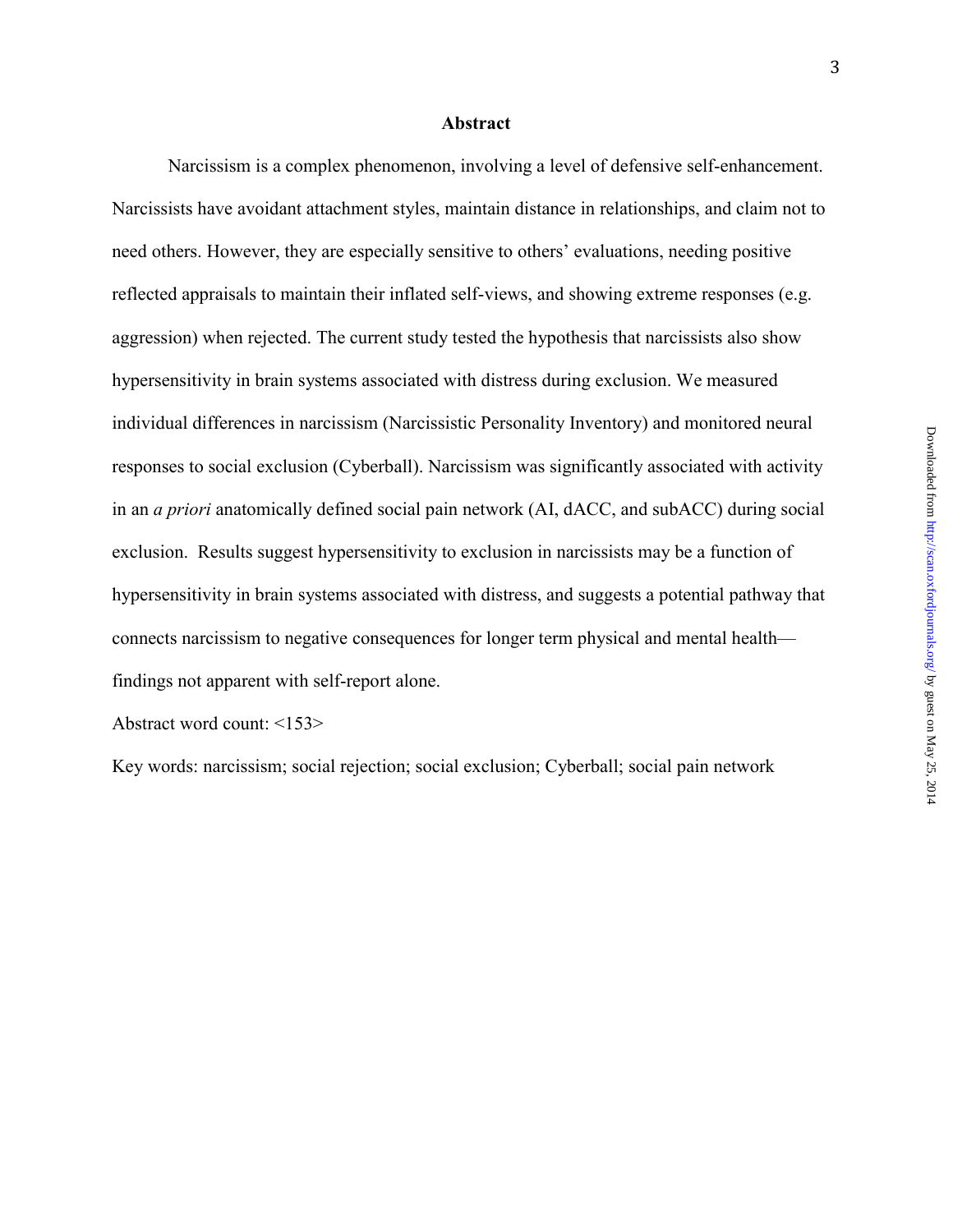### **Introduction**

*"If no one turned around when we entered, answered when we spoke, or minded what we did, but if every person we met 'cut us dead,' and acted as if we were non-existing things, a kind of rage and impotent despair would ere long well up in us, from which the cruelest bodily torture would be a relief; for these would make us feel that, however bad might be our plight, we had not sunk to such a depth as to be unworthy of attention at all."* 

~William James, 1890, p.293-294

Humans are fundamentally social beings, preferring to spend time with others for the majority of our waking hours (Kahneman, Krueger, Schkade, Schwarz, & Stone, 2004). When we are not physically present with other people, they are present in our thoughts, dreams, fantasies, books, and televisions. Indeed, social connection has been found to be a robust predictor of psychological and physical health, including longevity (Holt-Lunstad, Smith, & Layton, 2010; House, Landis, & Umberson, 1988; Konrath & Brown, 2012), and people who feel isolated or lonely are more likely to experience a variety of health problems as a consequence (Cacioppo & Patrick, 2008). Interpersonal connections are so important that some scholars have argued that they fundamentally define the human experience (Baumeister & Leary, 1995; Cacioppo & Patrick, 2008).

Considering the primacy of social bonds to healthy functioning, it is important to understand what happens when those bonds are threatened by social exclusion. Exclusion experiences are painful to most people, and this is likely because at their core, they threaten our very sense of survival (Eisenberger & Lieberman, 2005; Macdonald & Leary, 2005; Nezlek, Holgate, Blevins, Kowalski, & Leary, 1997; Panksepp, 1998). Without the protection offered by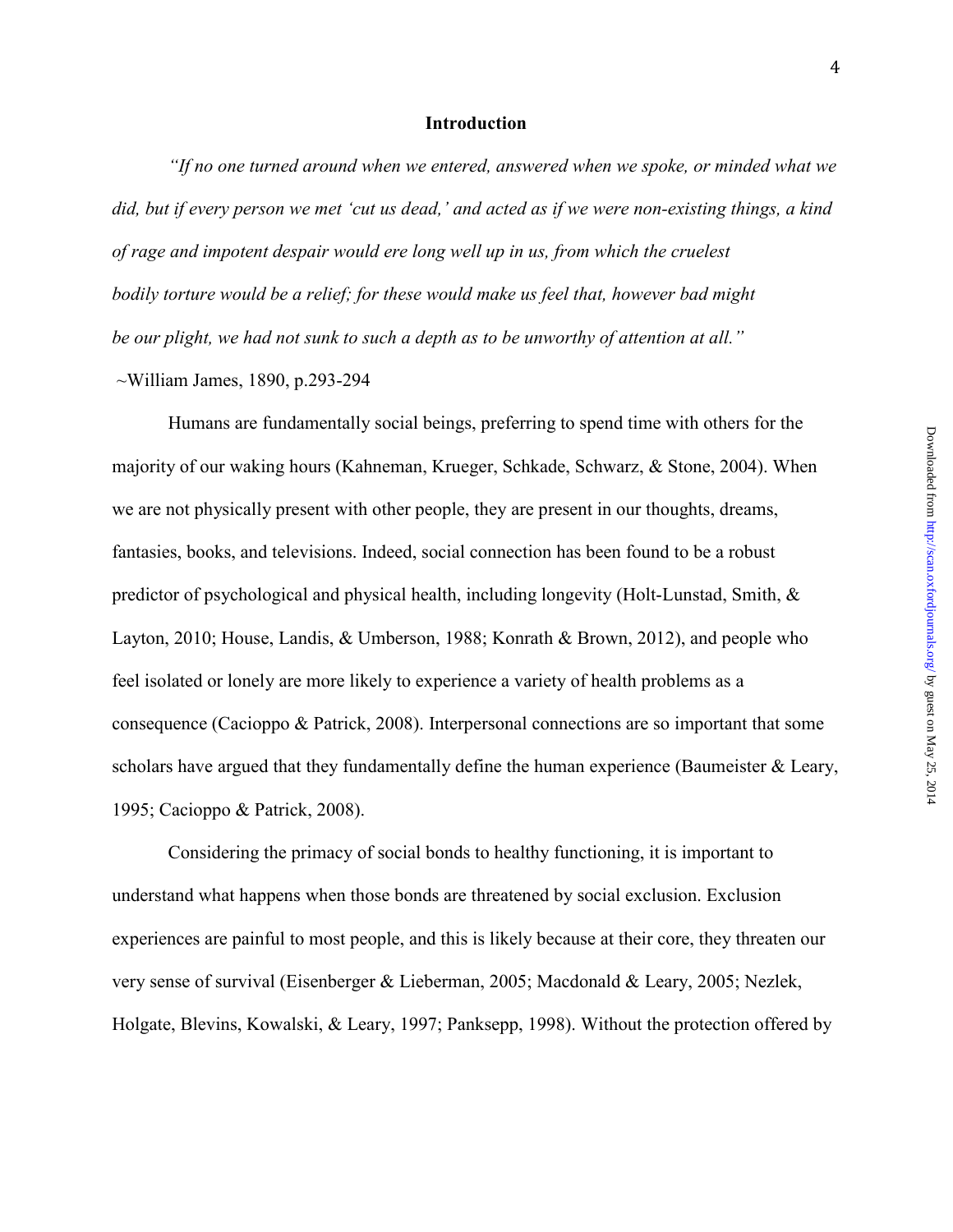group members, the chances of survival in an evolutionary environment would dramatically diminish.

Thus, it is not surprising that rejection and social ostracism are associated with a number of negative immediate, shorter-term, and longer-term outcomes. In the immediate aftermath of ostracism, excluded people experience strong negative feelings such as anxiety or anger, high physiological arousal, and a sense of threat to their feelings of meaning and fulfillment (Leary, 1990; Shore, Williams, & Grahe, 1998; Snapp & Leary, 2001; Williams & Zadro, 2001; Zadro, Williams, & Richardson, 2004). While internalizing responses to exclusion experiences are common (Ladd, 2006; Parkhurst & Asher, 1992), some individuals instead interpersonally externalize these experiences in the form of lower prosocial behavior (Baumeister, Twenge, & Ciarocco, 2002) and increased aggression (Leary, Kowalski, Smith, & Phillips, 2003; Twenge, Baumeister, Tice, & Stucke, 2001).

## *Individual differences in social exclusion*

Negative responses to exclusion are nearly universally experienced (Williams  $\&$ Sommer, 1997; Williams & Zadro, 2001; Zadro et al., 2004), even among infants (Mesman, van IJzendoorn, & Bakermans-Kranenburg, 2009; Tronick, Als, Adamson, Wise, & Brazelton, 1978). However, this does not rule out the possibility that some people are more susceptible to its negative effects. Some individual differences can have protective effects on social exclusion experiences such that even though these experiences remain unpleasant and painful, their longerterm negative consequences are attenuated. For example, individuals with more secure attachment styles and higher self-esteem are *buffered* from certain negative effects of social exclusion (DeWall et al., 2012; Nezlek et al., 1997; Waldrip, 2007). Several studies have also found that people who are highly self-conscious, those who have higher needs to belong, and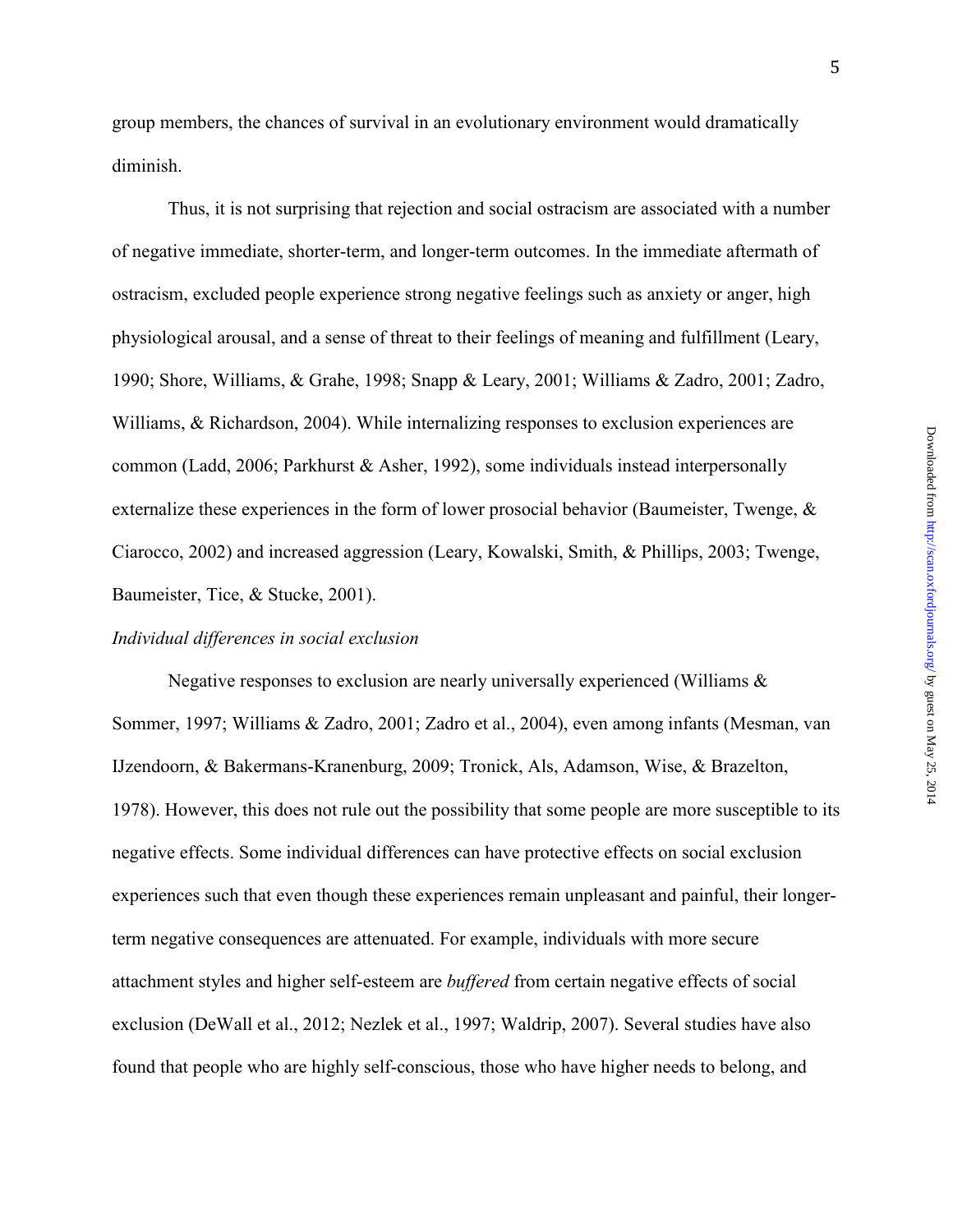6

those with higher social anxiety have *more detrimental* reactions to social exclusion experiences (Fenigstein, 1979; Waldrip, 2007; Zadro, Boland, & Richardson, 2006).

## *Social exclusion in the brain*

Previous research examining neural responses to social exclusion has found increased activation of the dorsal anterior cingulate cortex (dACC) and anterior insula (AI) during periods of exclusion versus inclusion in adults (Eisenberger, Lieberman, & Williams, 2003; Eisenberger & Lieberman, 2004; Eisenberger, 2012a), and additional activation in the subgenual anterior cingulate cortex (subACC) during social exclusion experiences in adolescents and young adults (Masten et al., 2009; Onoda et al., 2009). In addition, both empirical work and reviews have concluded that increased activation in the dACC correlates with self-reported increased feelings of social distress in response to exclusion (Eisenberger et al., 2003; Eisenberger & Lieberman, 2004; Eisenberger, 2012a). Furthermore, in clinical studies the subACC has been implicated in depression and mood disorders (Greicius et al., 2007). Finally, the AI and dACC are activated during exposure to both physical and social pain, and may constitute an affective alarm system of pain and distress (Eisenberger, 2012a).

Individual and group differences have also been shown to alter exclusion sensitivity at the neural level. For example, differences in neural responses to social exclusion depend on individuals' attachment style (DeWall et al., 2012). Attachment style is a marker of how individuals approach social relationships, and is one way that individuals satisfy their need to belong (Bowlby, 1977). Individuals with anxious attachment styles show increases in the dACC and AI during exclusion compared to inclusion experiences, whereas those with avoidant attachment styles display significantly *less* activity in the dACC and AI (DeWall et al., 2012). As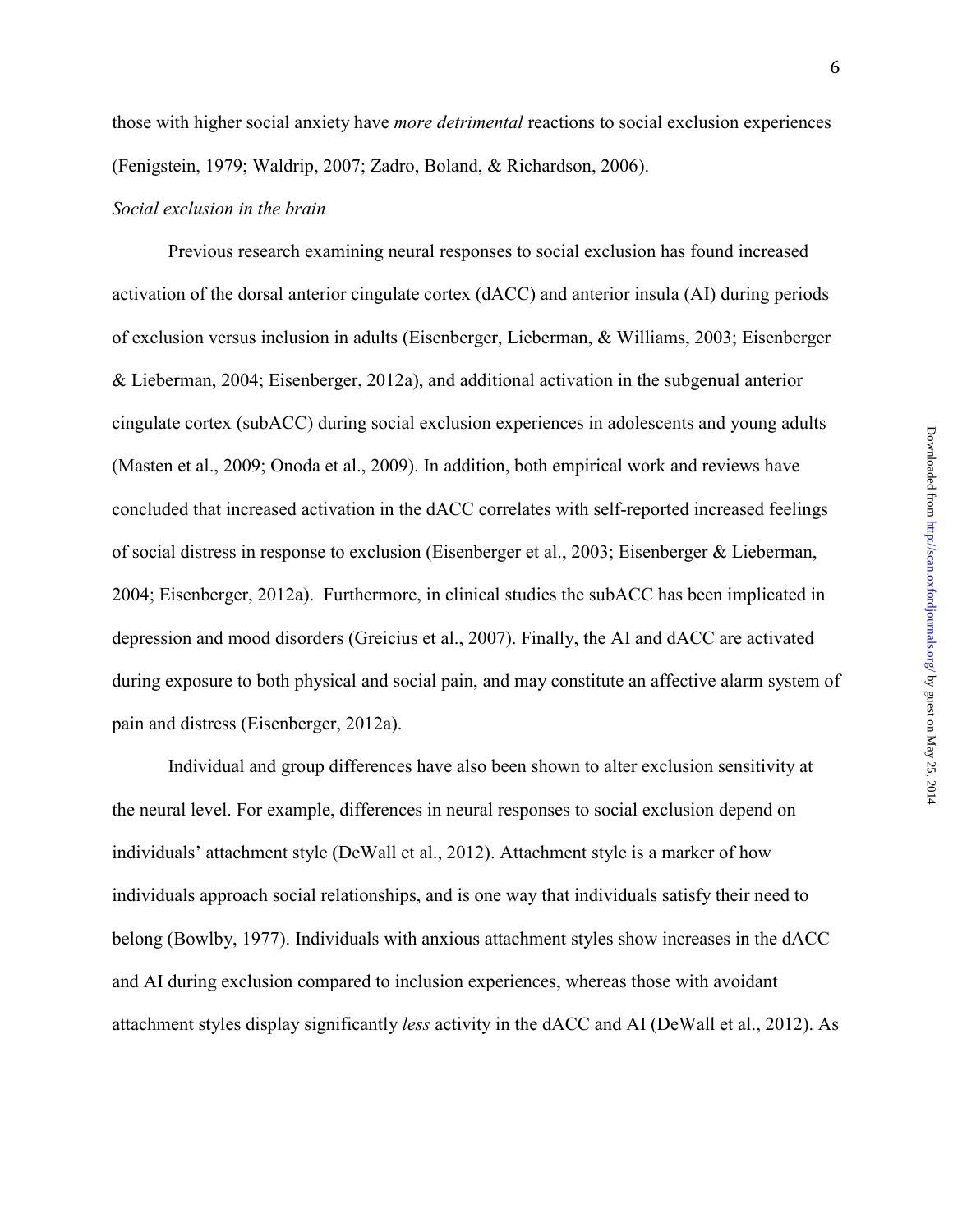such, avoidant attachment styles may buffer individuals from negative social experiences by reducing their responsiveness to negative social cues (DeWall et al., 2012).

Self-esteem has also been shown to influence neural responses to social exclusion (Onoda et al., 2010). Those with higher trait self-esteem display *less* activation of the dACC (Onoda et al., 2010). These results converge with research finding that high trait self-esteem may serve as a buffer from negative social experiences (Nezlek et al., 1997). Finally, spending more time with friends during adolescence has also been found to decrease neural sensitivity to peer exclusion (Masten, Telzer, Fuligni, Lieberman, & Eisenberger, 2012).

## *Narcissism and social exclusion*

Taken together, there are a number of factors that are associated with buffered (e.g. secure attachment, avoidant attachment, self-esteem, positive social relationships) versus exaggerated (e.g. self-consciousness, need to belong, social anxiety, anxious attachment, adolescent age group) negative responses to social rejection, and many of these are also evident at the neural level. In the current study we examine whether increases in the personality trait narcissism are associated with buffered versus exaggerated neural responses to rejection in adolescent males.

 Narcissism is a personality trait that in the extreme can be a psychological disorder (APA, 1994). It involves an excessively positive focus on the self in combination with an extremely low regard for others (APA, 1994; Konrath, Bushman, & Grove, 2009), including difficulty with empathy-related tasks such as imaginatively engaging with others' viewpoints or feeling concern and compassion for others' suffering (Watson, Grisham, Trotter, & Biderman, 1984; Watson, 1994). This low regard for others is consequential: narcissists have difficulties in maintaining healthy relationships (Campbell, Foster, & Finkel, 2002) and they also tend to be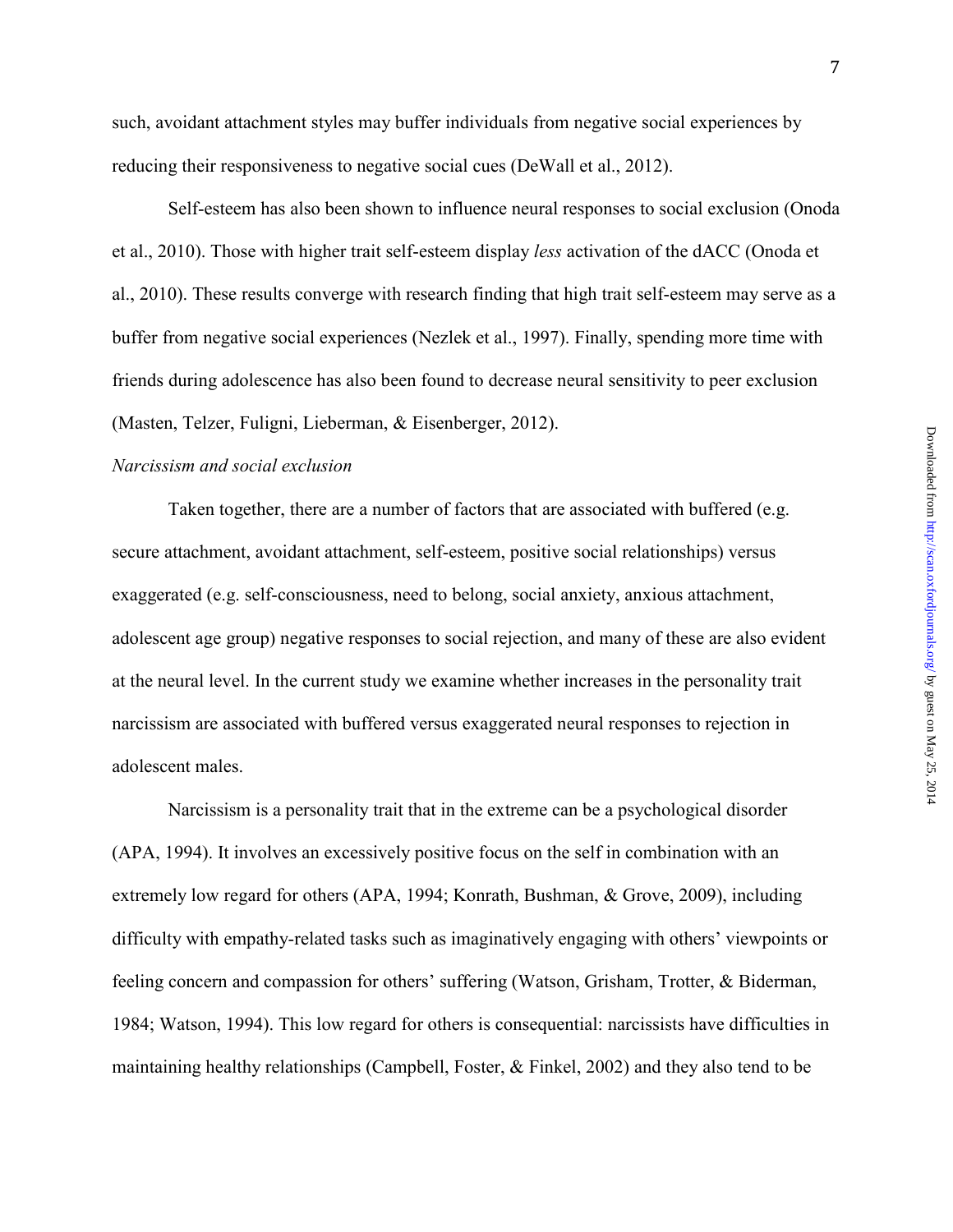hostile and aggressive (Baumeister, Bushman, & Campbell, 2000; Baumeister, Smart, & Boden, 1996; Bushman & Baumeister, 1998; Twenge & Campbell, 2003).

Despite a strong current understanding of behavioral characteristics associated with narcissism, little is known about the underlying neural mechanisms involved, especially with respect to responses to potential threats such as social exclusion. Therefore, an important question is how are individual differences in narcissism related to neural responses to social exclusion?

Two competing sets of hypotheses are plausible. It is possible that narcissism may buffer individuals' responses to social exclusion. This is because at least on traditional self-report indices of mental health, narcissistic individuals look quite good. For example, they report being less depressed, anxious, and lonely (Sedikides, Rudich, Gregg, Kumashiro, & Rusbult, 2004; Watson & Biderman, 1993) and also report higher self-esteem and more happiness compared to less narcissistic people (Rose, 2002; Watson & Biderman, 1993). As reviewed above, those with high self-esteem and avoidant attachment style (Gjerde, Onishi, & Carlson, 2004; Rose, 2002; Smolewska & Dion, 2005; Watson & Biderman, 1993), personality characteristics associated with narcissism, show lower reactivity to social exclusion (DeWall et al., 2012; Onoda et al., 2010). Furthermore, narcissism has been shown to be associated with fewer negative internalized emotions in response to exclusion (Twenge & Campbell, 2003), which suggest narcissists experience less internalized reactivity to exclusion. In that same study, however, narcissism was also associated with increased feelings of anger and increased aggression (Twenge & Campbell, 2003), both of which are self-protective responses that externalize blame to others (Tracy  $\&$ Robins, 2003). Thus, it is difficult to determine how reactive narcissists are to social exclusion.

It is also possible that narcissism involves *increased* reactivity to social exclusion.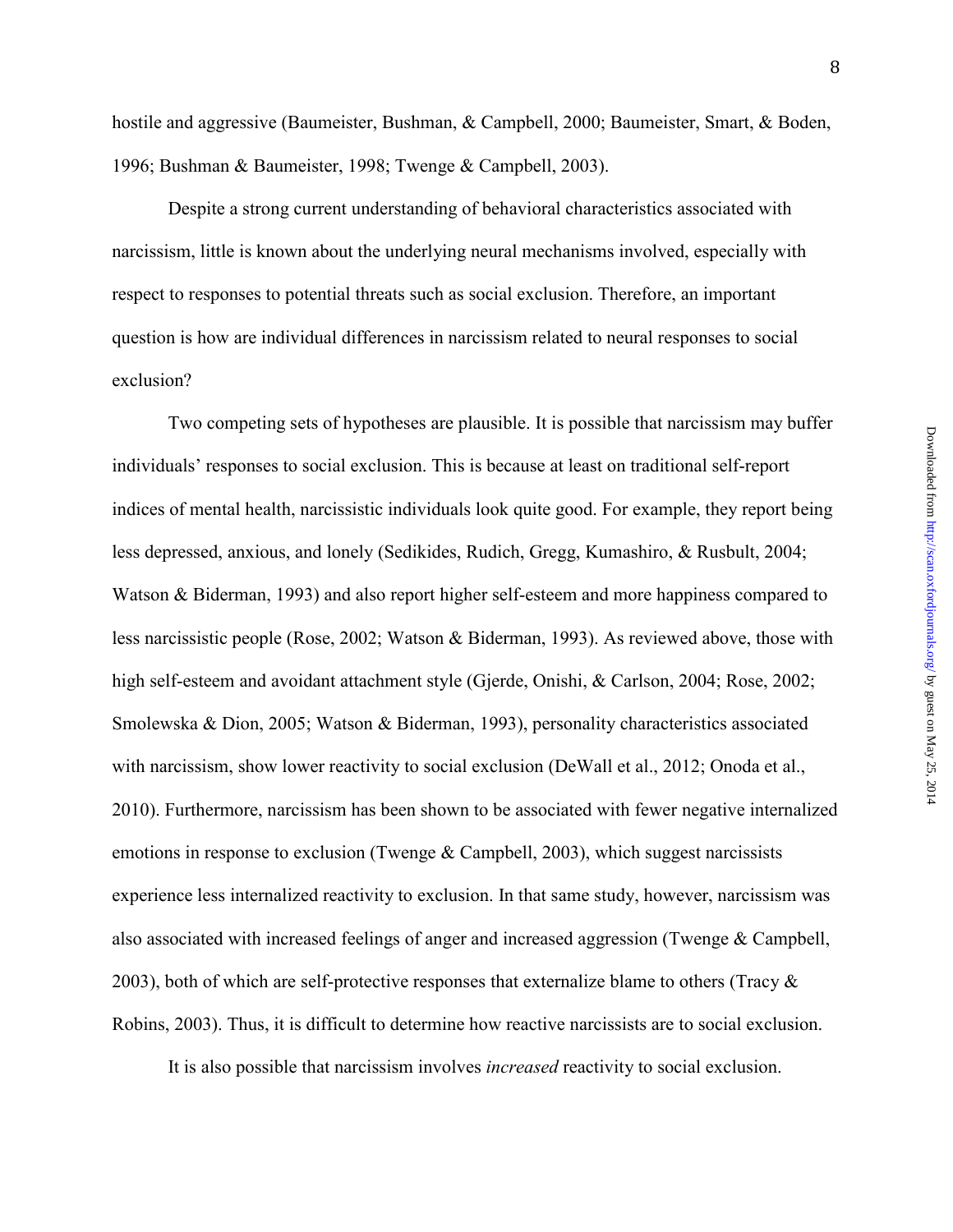Narcissism is a complex phenomenon, and involves a level of defensive self-enhancement. In fact, those scoring high in narcissism are especially sensitive to others' evaluations. Narcissists need others' admiration in order to maintain their positive self-views (Morf & Rhodewalt, 2001). Furthermore, even their supposed high self-esteem is in question; narcissists self-report having high self-esteem, but underlying feelings of low self-worth are evident when using implicit measures (Jordan, Spencer, Zanna, Hoshino-Browne, & Correll, 2003; Zeigler - Hill, 2006). Moreover, narcissism and self-esteem are correlated, and both traits are associated with positive self-views on agentic traits like intelligence and competence. However, what differentiates them is that non-narcissistic people with high self-esteem also see themselves as high on communal traits such as warmth and caring, whereas narcissistic people do not (Campbell, Rudich, & Sedikides, 2002). Thus, their implicit low self-worth in combination with their troubled social interactions may suggest that narcissists' high self-esteem is of a qualitatively different nature, and may not have the typical buffering effects.

Given the complexity of their self views and social interactions, it might not be surprising that narcissistic people have excessive physiological responses (e.g. cortisol, cardiovascular reactivity) to socially threatening situations such as giving speeches (Edelstein, Yim, & Quas, 2010; Kelsey, Ornduff, McCann, & Reiff, 2001; Kelsey, Ornduff, Reiff, & Arthur, 2002; Sommer, Kirkland, Newman, Estrella, & Andreassi, 2009). Even in the absence of such stressors, in everyday low threat situations, their stress hormones are higher than people scoring low in narcissism (Reinhard, Konrath, Lopez, & Cameron, 2012). Thus their underlying physiological responses betray their supposed psychological robustness and social nonchalance. In other words, narcissistic individuals might appear to be mentally healthy and socially nonchalant on the surface, but in reality, the trait is also associated with being socially needy and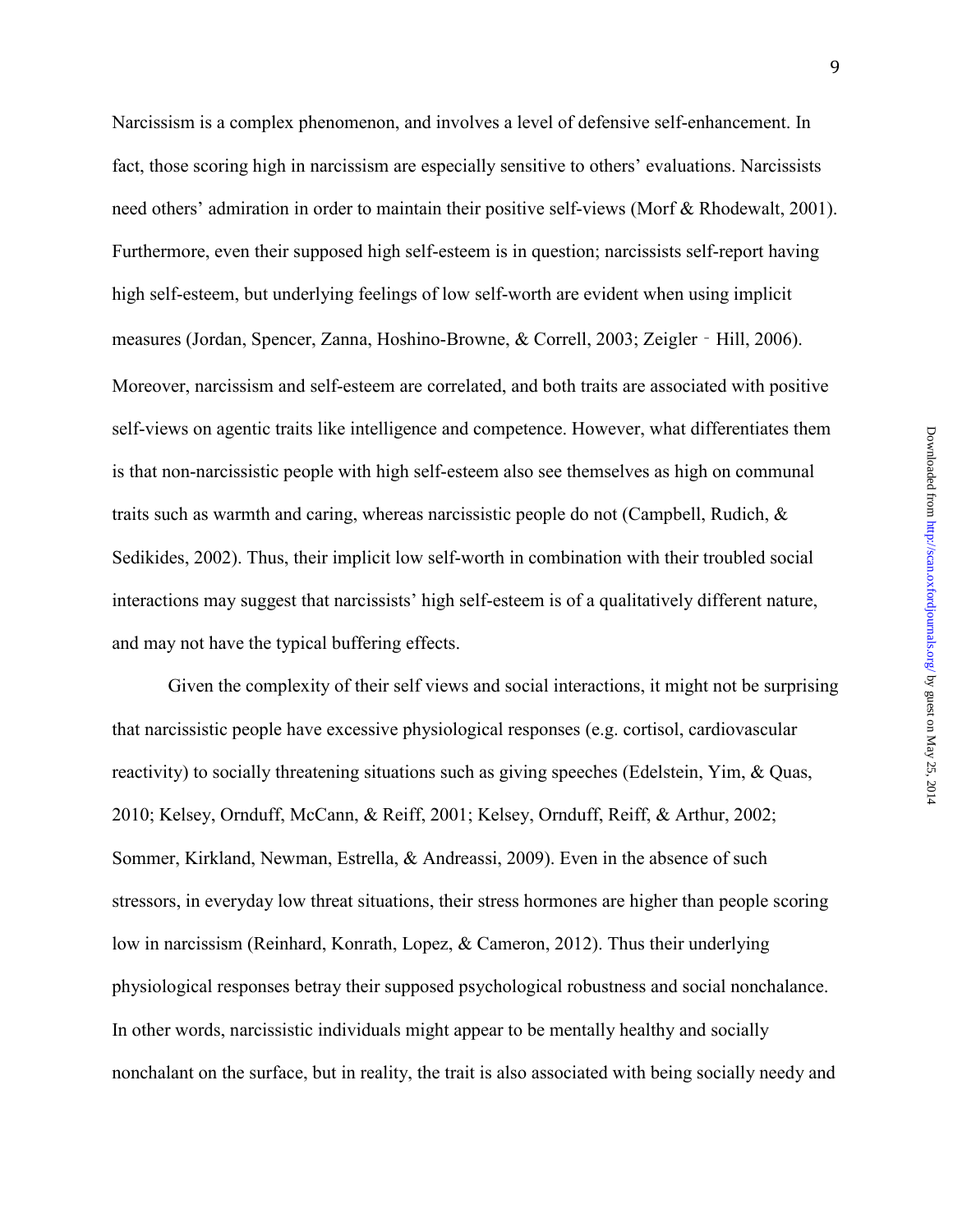defensive. Taken together, there is evidence that narcissists are physiologically and behaviorally reactive to negative social situations and rejection, however no research has explored the relationship between narcissism and neural responses to social exclusion.

### *The current study*

The goal of this study was to investigate the relationship between neural responses to social exclusion and narcissism within a sample of adolescent boys. It is theoretically important to understand whether narcissistic individuals are hypersensitive to negative social experiences, despite possessing many potentially buffering characteristics (e.g. high self-reported self-esteem, low anxiety, avoidant attachment). In addition, although previous social cognitive and affective neuroscience investigations have demonstrated moderating relationships between individual differences such as attachment style (DeWall et al., 2012), social resources (Masten et al., 2012; Onoda et al., 2010) and neural responses to social exclusion, this literature has not been previously connected to the narcissism literature. Finally, it is important to examine these questions among adolescent males since adolescence is a critical developmental period when social acceptance becomes more important (Cotterell, 1996), and males tend to be more narcissistic than females (Foster, Campbell, & Twenge, 2003).

Thus, the current study examines the relationship between male adolescents' selfreported narcissistic personality characteristics and their responses to a social exclusion task. We examined their *neural* responses to exclusion using functional magnetic resonance imaging (fMRI) as well as their *self-reported* responses to exclusion. Findings from this study have important implications for individuals who score high in trait narcissism, which itself has been rising among American college students over time (Twenge, Konrath, Foster, Campbell, & Bushman, 2008). If they are indeed neurally hypersensitive to negative social experiences, this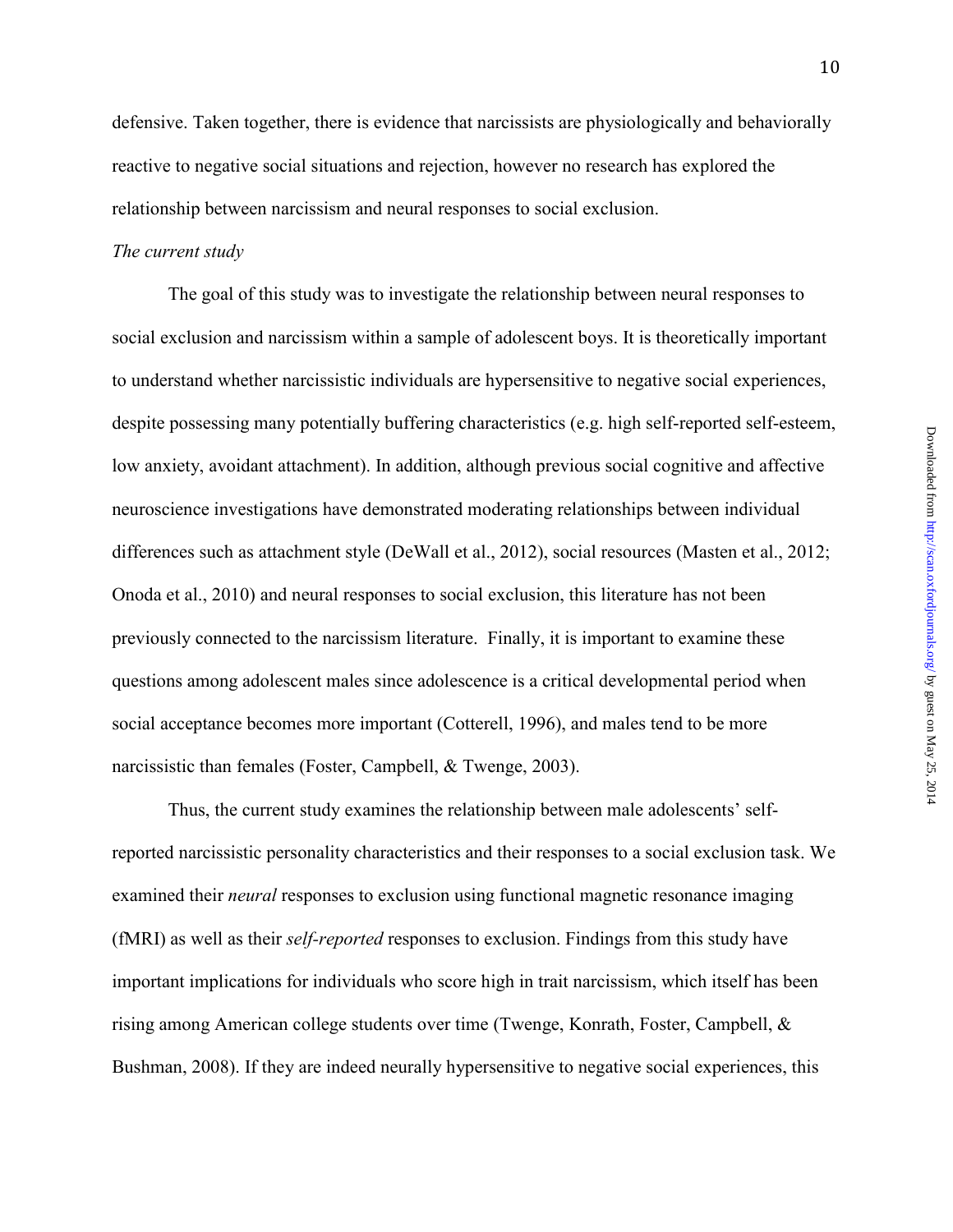11

could have adverse consequences to the individuals themselves and also to their interpersonal functioning and ability to connect with and communicate effectively with others. Understanding the mechanisms that contribute to such hypersensitivity may offer scholars and practitioners clues to potentially effective intervention strategies, and also offers basic science insight into factors that impact neural responses to key social situations.

## **Method**

## *Participants*

Forty-three adolescent boys were recruited through the University of Michigan Transportation Research Institute as part of a larger study examining adolescent driving behavior. Participants were between the ages of 16 to 17 (*M*=16.8 years, *SD*=.47 years). All were right-handed, did not suffer from claustrophobia, were not currently taking any psychological medications, had normal (or corrected to normal) vision, did not have metal in their body that was contraindicated for fMRI, and did not typically experience motion sickness. One participant was excluded from the study due to a prior Autism diagnosis. Two other subjects were excluded from the analysis: one who did not complete the narcissism measure and another who fell asleep during the social exclusion task, resulting in a final sample size of 40 participants. Legal guardians provided written informed consent and teens provided written assent.

## *Materials and procedure*

 After the consent process, participants were introduced to two adolescent male confederates and were told that they would all be participating in a task together during their session. Participants were then put into separate rooms to complete a number of self-report survey measures, next they were scanned in an fMRI scanner, and finally completed a number of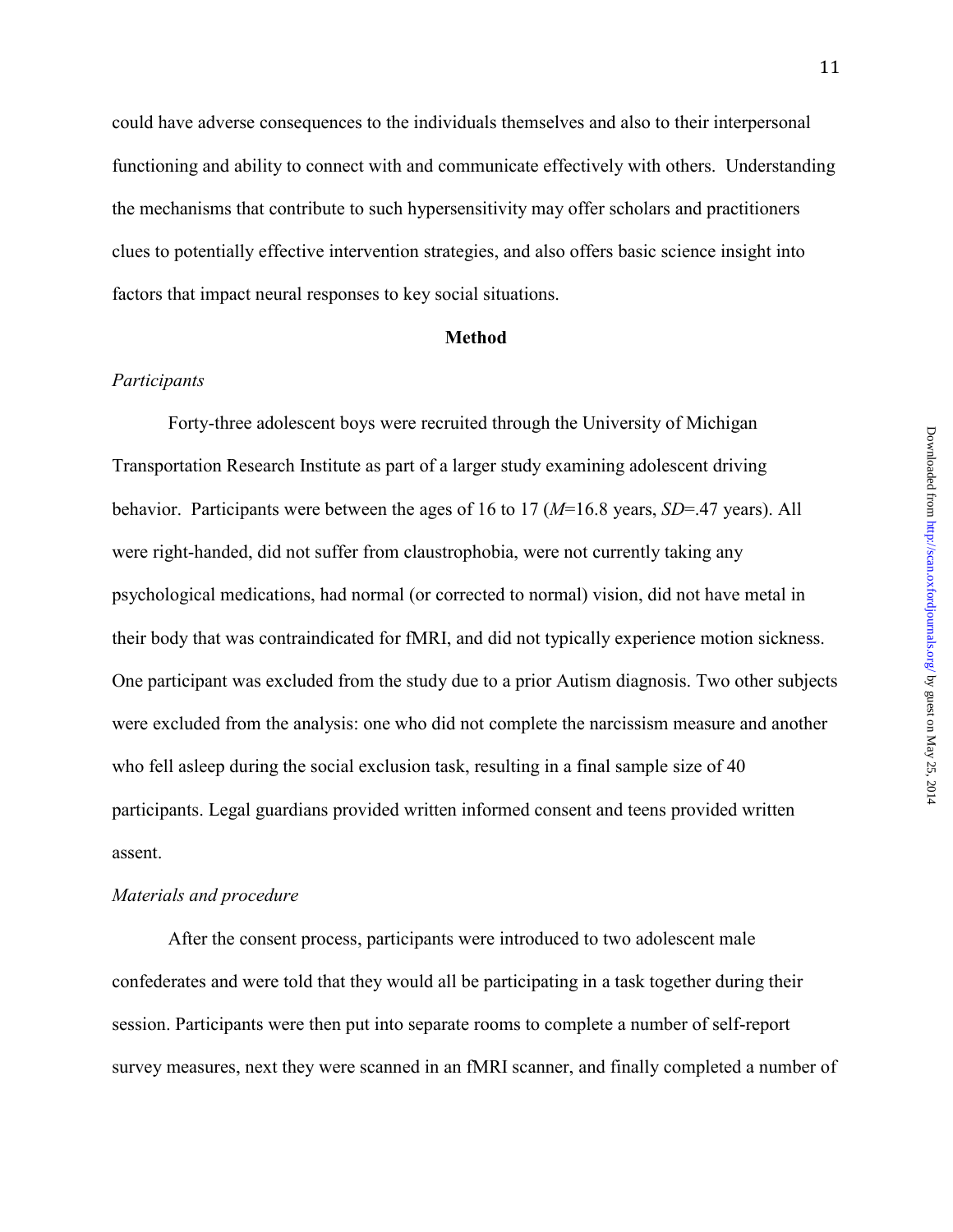post-scan survey measures. All participants were debriefed to alleviate negative responses to the social exclusion task.

**Self-report measure of narcissism***.* Participants completed the Narcissism Personality Inventory (NPI; (Raskin & Terry, 1988)), which is a 40-item forced choice measure in which participants must choose a more or less narcissistic response (e.g. "*If I ruled the world it would be a better place*" or "*The thought of ruling the world scares the hell out of me.*").

**fMRI social exclusion task.** To measure neural correlates of social exclusion participants played the virtual ball tossing game Cyberball while undergoing an fMRI scan (Eisenberger et al., 2003). Participants were led to believe that they were playing with the two confederates from the beginning of the study, while in reality they were playing against two computer-generated participants. Participants were told that they could pass the ball to anyone they wanted, but that they should not hold the ball. In Round 1 (inclusion) of the game the virtual participants played a game of catch in which everyone is included. In Round 2 (exclusion) the virtual participants began by including everyone, but soon excluded the participant from the game, only passing the ball between themselves.

## *fMRI data analysis*

The data were pre-processed and analyzed using Statistical Parametric Mapping (SPM8, Wellcome Department of Cognitive Neurology, Institute of Neurology, London, UK). The fMRI data were preprocessed according to a standard preprocessing stream (including realignment to correct for head motion, coregistration, normalization and smoothing). Neural activity during exclusion (compared to inclusion) was modeled for each participant in Cyberball at the single subject level. Next, a random effects model was conducted, examining associations between scores on the Narcissism Personality Inventory assessed prior to the scanning session and neural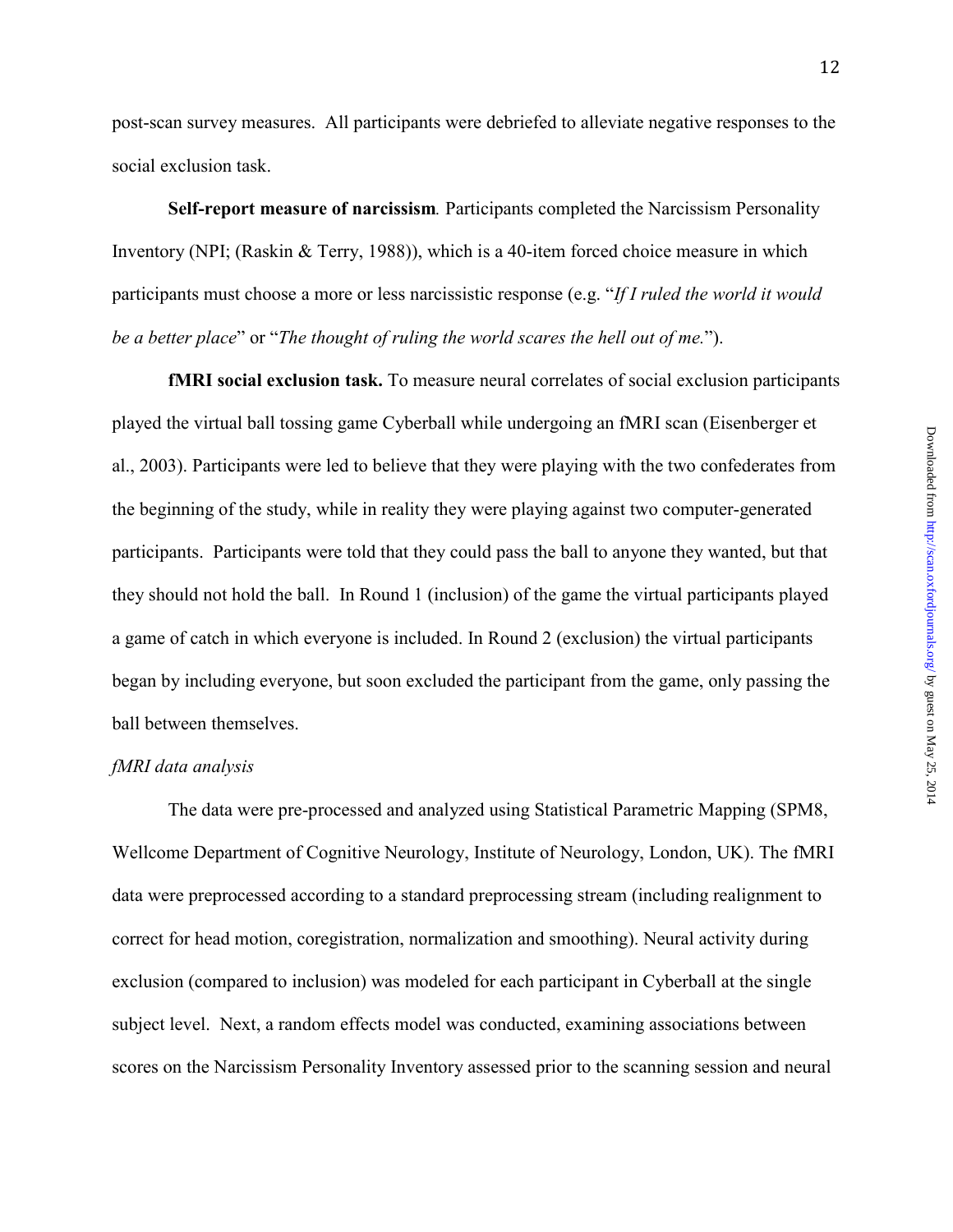activity that was greater during exclusion compared to inclusion (see supplemental materials for complete details).

An *a priori* network of interest (NOI) analysis was conducted using MarsBaR (Brett, Anton, Valabregue, & Poline, 2002). The regions (ROIs) within the network were constructed based on prior work examining neural correlates of social exclusion, which included the AI, dACC, and subACC (See Figure 1; (Eisenberger et al., 2003; Eisenberger & Lieberman, 2004; Eisenberger, 2012a; Masten et al., 2009; Onoda et al., 2009)). These regions were examined as a network and also analyzed as individual ROIs (definitions in supplemental materials). Estimates of average percent signal change (exclusion > inclusion) within the entire NOI were extracted using MarsBaR, as well as within sub-regions of the network. We then examined the relationship between self-reported measures and NOI activation using multiple regression (with follow up analyses conducted on sub-regions). Due to the sample size common of neuroimaging studies, bootstrap (10,000 samples) confidence intervals (*CI*) were also included.

**Self-report measures of threat following exclusion.** Following the scanning session participants completed a self-report assessment of feelings during the game (threat versus need satisfaction), using the Need Threat Scale (NTS; (van Beest & Williams, 2006)). Participants were instructed to rate their level of agreement with 20 statements on a seven-point scale ranging from "strongly disagree" to "strongly agree" (e.g. "*I did not feel accepted by the other players"*  and *"I believed that my contribution to the game did not matter"*)*.* Results were coded such that higher scores indicated increased feelings of threat or distress.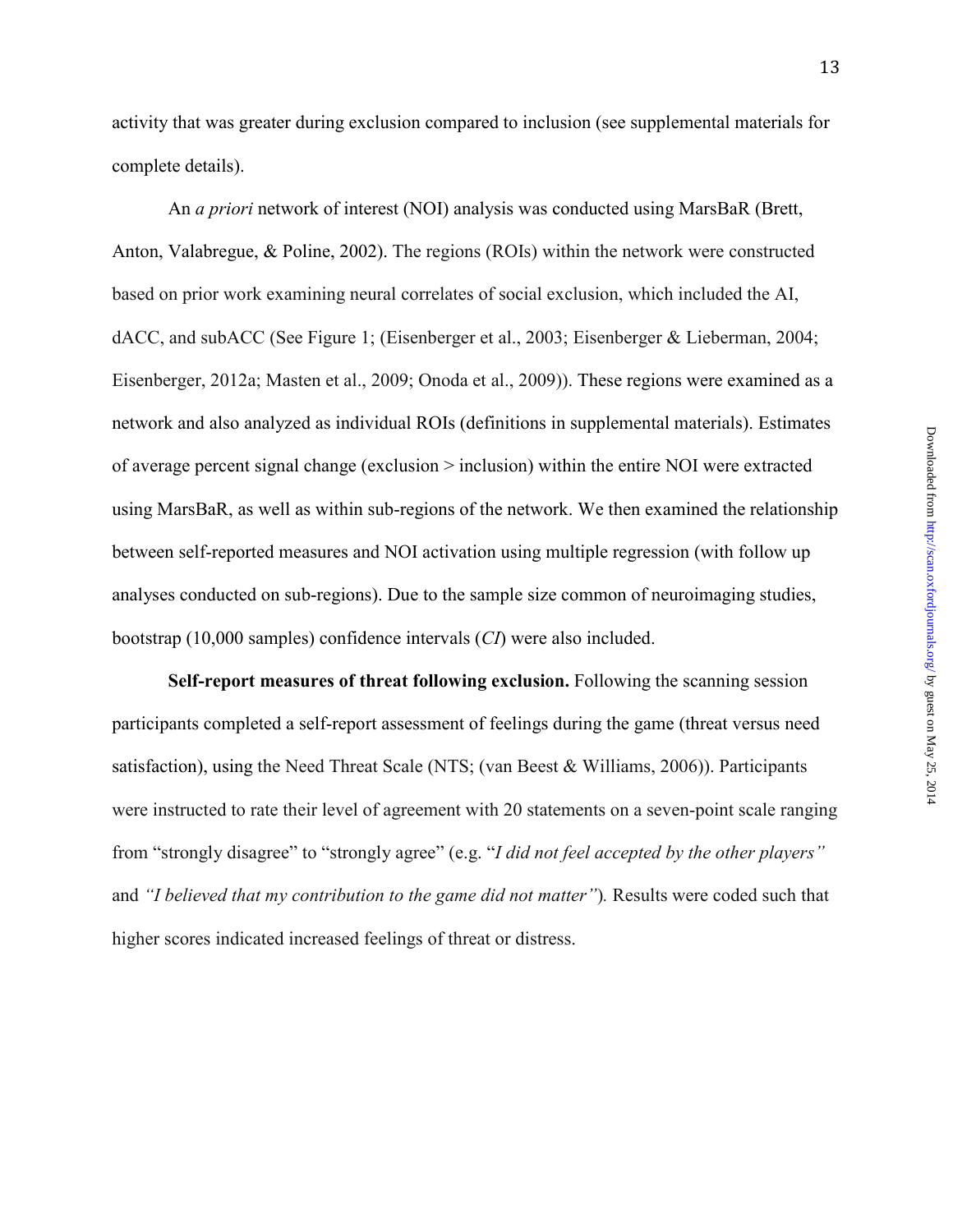#### **Results**

### **Self-Report Measures**

 NPI scores ranged from 5 to 38 out of a total of 40 (*M*=17.12, *SD*=7.39, Cronbach's  $\alpha$ =.859), where higher scores corresponded to more narcissistic personality traits. Following the Cyberball exclusion experience, participants completed the NTS. On average participants scored near the midpoint of the 7-point scale  $(M=3.11, SD=0.97, Cronbach's \alpha = 0.908)$ , where higher scores correspond to increased feelings of distress. These average self-reported distress scores following exclusion are consistent, within one standard deviation, of other neuroimaging studies examining Cyberball (3.25 to 3.99; (DeWall et al., 2012; Eisenberger, Jarcho, Lieberman, & Naliboff, 2006; Sebastian et al., 2011)). We next examined whether self-reported distress following exclusion correlated with self-reported levels of narcissism. We found that, consistent with the demographic group being studied (teenage boys, who are often unwilling to explicitly express distress in social situations) feelings of distress following exclusion were uncorrelated with NPI scores  $(r=12, p=.47;$  Figure 2).

### **Region of Interest Analyses**

*Narcissism and neural responses to exclusion.* Activation of the social pain NOI (AI, dACC, and subACC) was significantly correlated with NPI scores (*r*=.42*, p*=.009, *CI*=[.12, .60]; Figure 3). Therefore, participants who reported higher levels of narcissism also had higher activation in the social pain network during social exclusion compared to baseline inclusion activations. In addition to the NOI analysis we examined each individual region within the network separately. Independently, both the AI and dACC significantly correlated with NPI scores ( $r=0.41$ ,  $p=0.01$ ,  $CI=[0.15, 0.59]$  and  $r=0.41$ ,  $p=0.01$ ,  $CI=[0.10, 0.60]$  respectively), however the anatomically defined subACC ROI did not significantly correlate with NPI scores on its own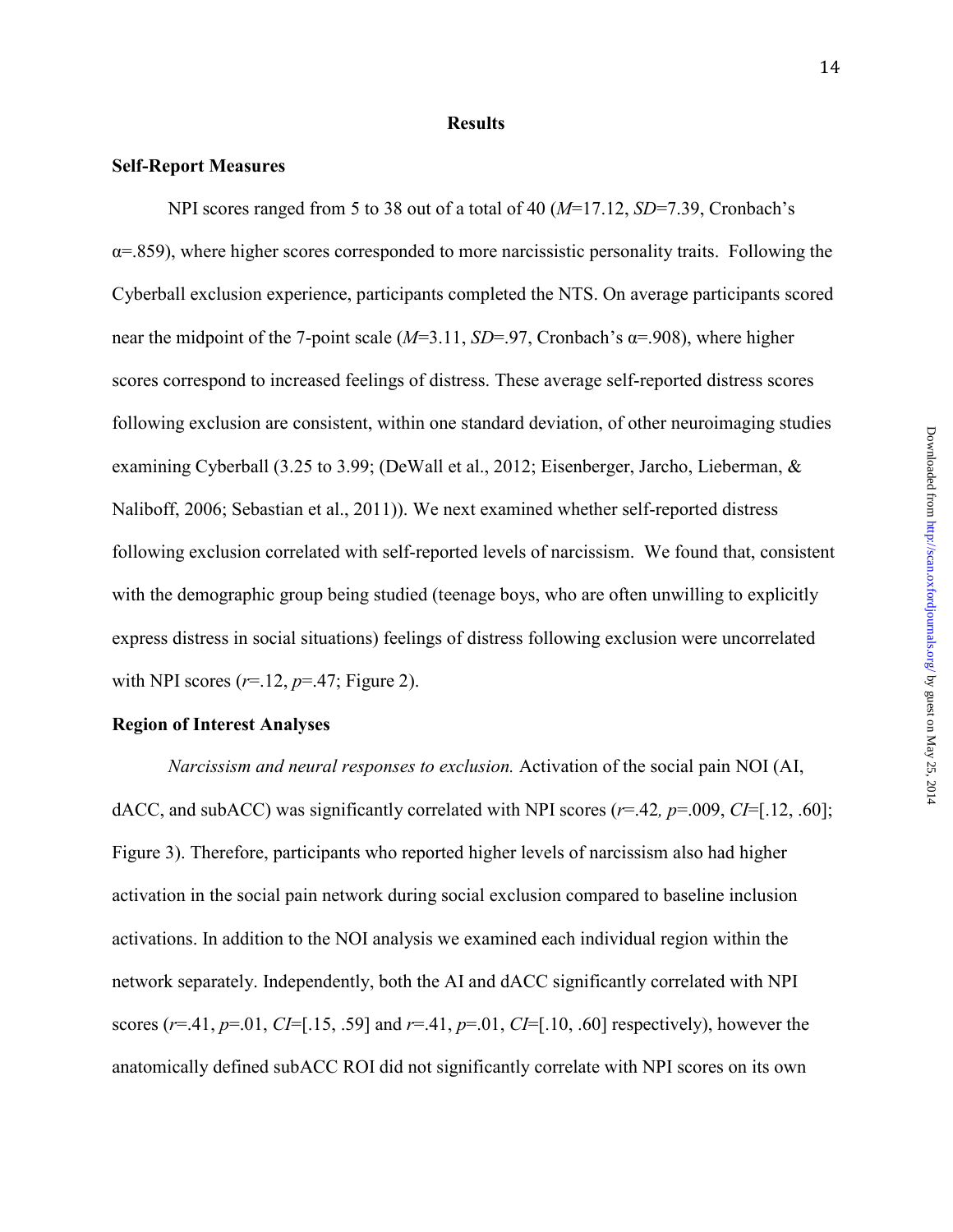(*r*=.17, *p*=.29, *CI*=[-.17, .44]). Finally, following all *a priori* specified NOI/ROI analyses, we conducted an exploratory whole brain analysis to determine which neural regions during exclusion > inclusion were most strongly associated with narcissism (see supplemental materials). These findings reinforce that hypersensitivity to exclusion in narcissists may be a function of hypersensitivity in brain systems associated with social pain, with clusters of activation observed in AI, dACC and subACC/medial prefrontal cortex, among other regions.

*Self-reported threat and neural responses to exclusion.* The social pain NOI was not significantly correlated with self-reported scores of threat following exclusion  $(r=-.11, p=.51)$ . Results indicated that although participants showed reactivity within the social pain network in the brain there may be variability in willingness to report, and awareness of the extent to which they are affected by social exclusion.

### **Discussion**

 In this study we expanded our current understanding of the potential intrapersonal costs of narcissism by uncovering narcissists' neural responses to social exclusion. Adolescent males who scored higher in narcissism showed exaggerated neural responses in the putative social pain network during exclusion, compared to inclusion experiences. The current study also expands our understanding of individual differences in response to social exclusion, by exploring whether narcissistic individuals experience buffered versus exaggerated neural responses to social exclusion. Such exaggerated neural responses to social pain may indicate a neural mechanism that contributes to narcissists' hypersensitivity to negative social experiences. These findings suggest that despite the potentially buffering correlates of narcissism (e.g. avoidant attachment style, high trait self-esteem, low anxiety; (Gjerde et al., 2004; Rose, 2002; Smolewska & Dion, 2005; Watson & Biderman, 1993), narcissistic individuals still have heightened neural responses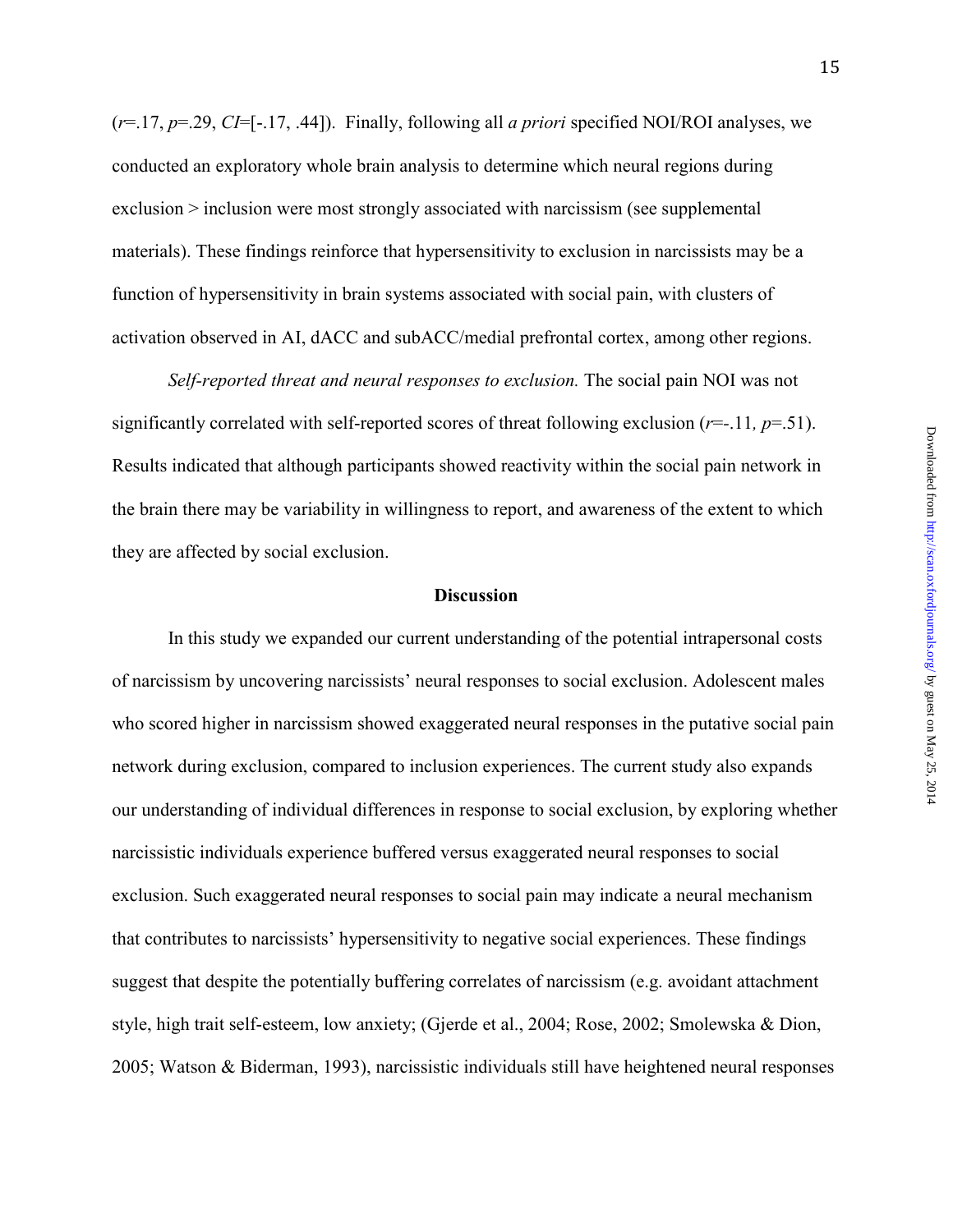to exclusion within the hypothesized social pain network. This may ultimately help to explain longer term negative consequences of narcissism (Twenge et al., 2010). In fact, increased activity in regions associated with social threat or distress correlate with increased sympathetic nervous system and hypothalamic-pituitary-adrenal axis activity, which when chronically stressed has been associated with long term disease; for a review, see: (Eisenberger & Cole, 2012). Furthermore, these results were not apparent when examining self-reported distress, thus demonstrating the utility of using neural imaging methodology to enhance our understanding of psychological phenomena.

 Although these findings are consistent with current literature on narcissists' behavioral hypersensitivity to social exclusion (e.g. aggression; (Twenge  $&$  Campbell, 2003)), they also point to the complex nature of narcissism. On the one hand narcissists seem to benefit from an abundance of self-love and ego protective traits (Rose, 2002; Sedikides et al., 2004; Watson & Biderman, 1993). However, on the other hand they seem to be overly sensitive to social experiences that threaten their egos (Edelstein et al., 2010; Kelsey et al., 2001, 2002; Reinhard et al., 2012; Sommer et al., 2009; Twenge & Campbell, 2003). Some studies resolve this apparent contradiction by noting that narcissists' positive self-views only seem to exist on explicit selfreport measures, but negative self-views are evident in implicit measures, over which individuals have limited control (Jordan et al., 2003; Zeigler - Hill, 2006).

These results may shed light onto why narcissistic individuals are prone to certain behavioral reactions. Hypersensitivity to negative social experiences may be an underlying factor driving some of the prominent interpersonal behaviors associated with narcissism. In particular, narcissism is associated with interpersonal difficulties such as avoidant attachment styles, distance in social relationships, and a potentially isolating sense of self-sufficiency and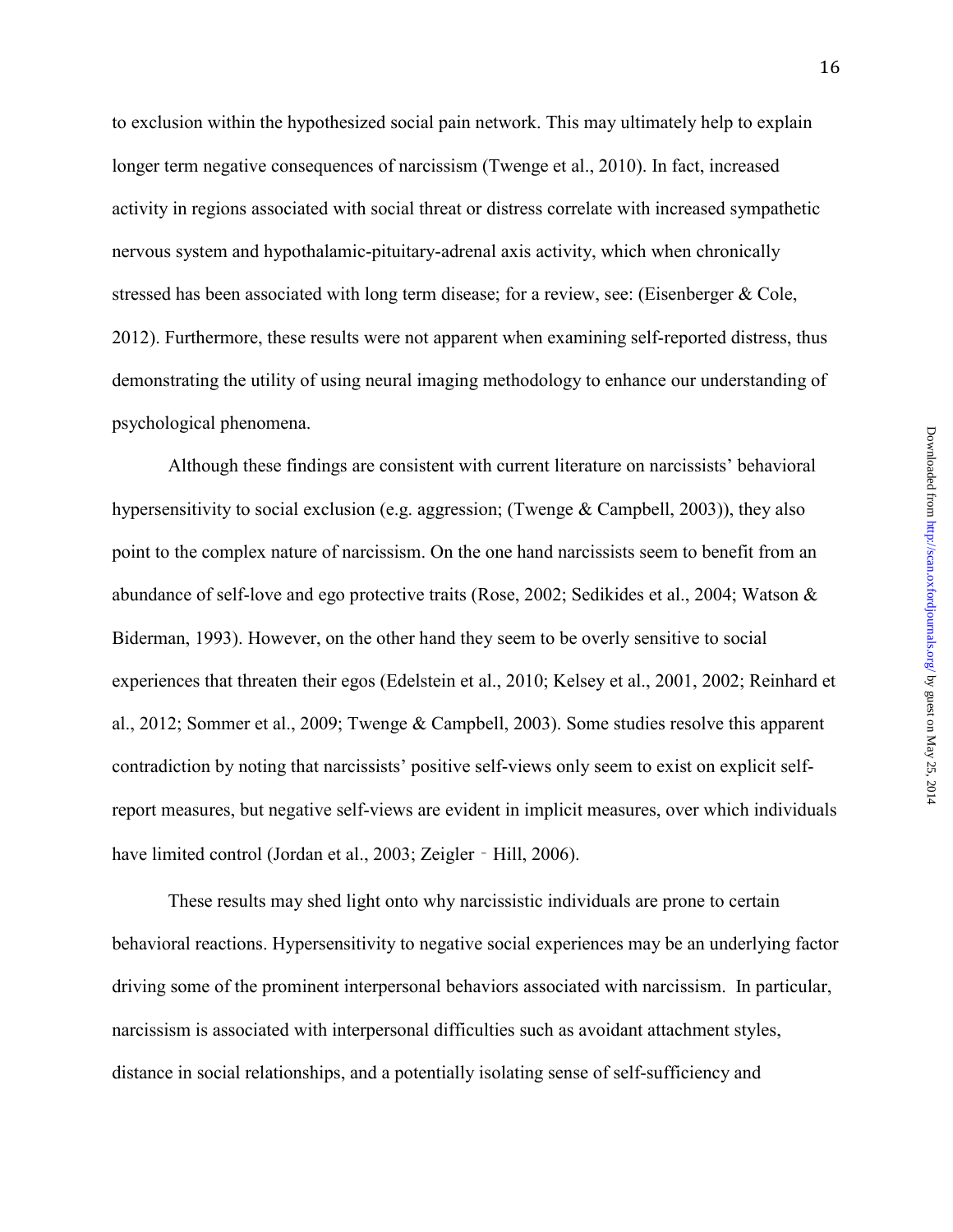Downloaded from http://scan.oxfordjournals.org/ by guest on May 25, 2014 by guest on May 25, 2014 <http://scan.oxfordjournals.org/> Downloaded from

independence (Campbell, Bonacci, Shelton, Exline, & Bushman, 2004; Campbell, Foster, et al., 2002; Campbell & Foster, 2002; Gjerde et al., 2004). However, this apparent lack of interest in social relationships may mask or be a coping mechanism for dealing with oversensitivity to exclusion. Hence, although narcissistic individuals tend to appear socially confident and relaxed on the surface, they may be focused on avoiding social exclusion because of exaggerated underlying physiological responses to negative social experiences (though the current data cannot directly address causality). Avoidant attachment styles may be one form of unconscious coping, since avoidant attachment styles have been shown to buffer activation of the AI and dACC during social exclusion (DeWall et al., 2012). Such neural reflections of "social pain" may also help to explain narcissists' aggressive responses after exclusion experiences (Twenge & Campbell, 2003). Furthermore, it is possible that in order to compensate, narcissistic people may experience a higher allostatic load—that is, narcissists may require extra physiological compensatory mechanisms to maintain external balance (Edelstein et al., 2010; Reinhard et al., 2012). This possibility suggests potential avenues to pursue linking narcissism with longer-term health outcomes.

 There is a considerable body of research implicating our *a priori* identified neural regions of interest in the distress of exclusion (so-called "social pain"). However, it should be noted that neural regions (dACC, AI, and subACC) in the social pain network are also involved in other functions. Imaging studies have found the dACC to be associated with multiple functions including conflict monitoring, emotional awareness, cognitive dissonance, and reward based decision making (Botvinick, Nystrom, Fissell, Carter, & Cohen, 1999; Bush et al., 2002; Jarcho, Berkman, & Lieberman, 2011; McRae, Reiman, Fort, Chen, & Lane, 2008; van Veen, Carter, Krug, & Schooler, 2009; Weissman, Giesbrecht, Song, Mangun, & Woldorff, 2003).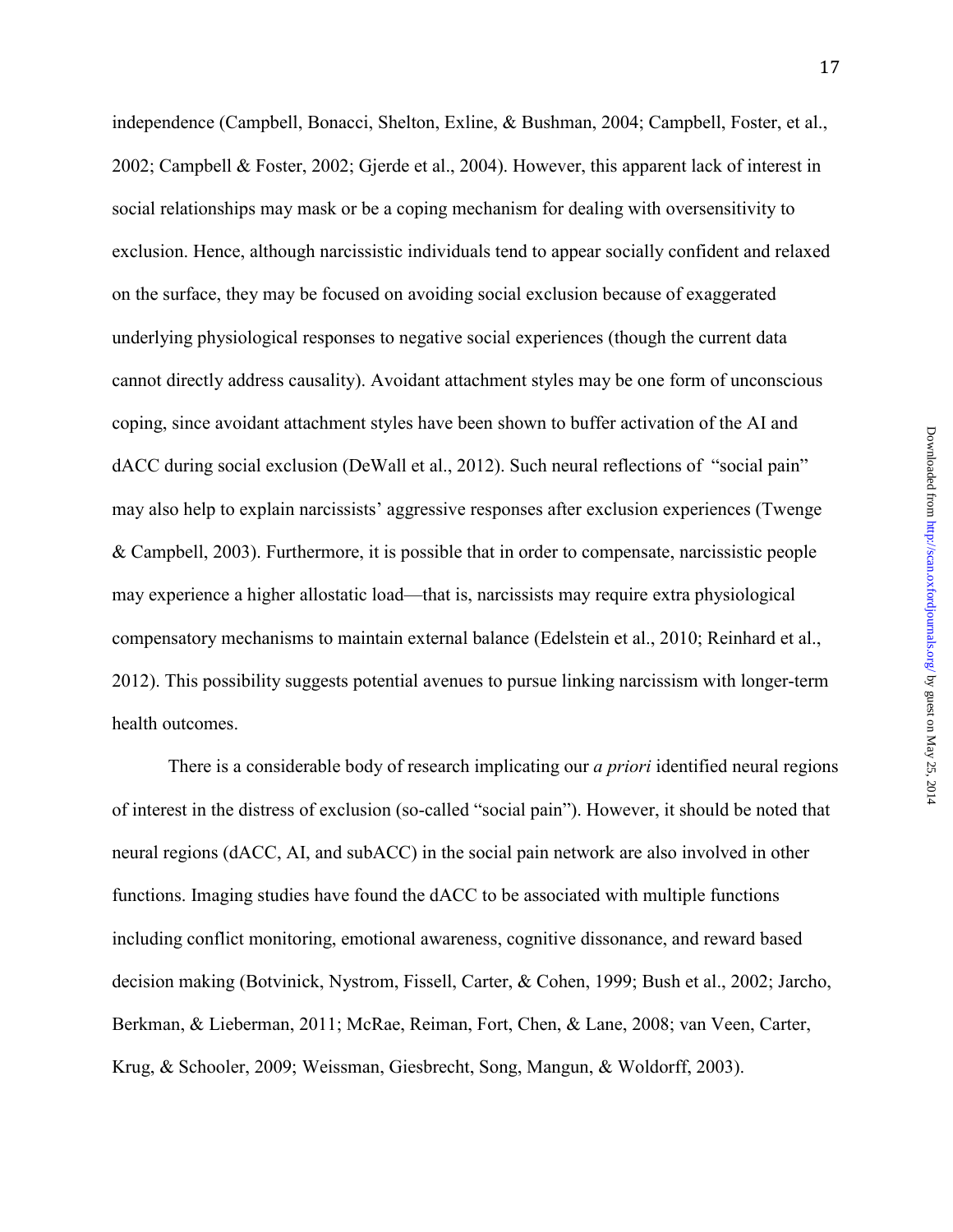Downloaded from http://scan.oxfordjournals.org/ by guest on May 25, 2014 by guest on May 25, 2014 <http://scan.oxfordjournals.org/> Downloaded from

Additionally, the AI has been implicated in various functions, including attention, decisionmaking, intentions, and awareness of sensations and movement; for a review, see: (A. D. Craig, 2009). Likewise, the subACC is implicated in depression and mood disorders (Greicius et al., 2007). Therefore the idea of the social pain network is a possible neural mechanism that contributes to narcissists' hypersensitivity to exclusion should be interpreted as one of several possible explanations. As with all studies of this type, the usual caution regarding reverse inference applies (Poldrack, 2006). Additionally, since the current work is correlational, there is the possibility that an unaccounted third variable may explain the current findings. Despite these limitations, the use of *a priori* regions of interest and theoretical framework strengthen our claim, and we suggest that this interpretation is parsimonious when considering other research on narcissism.

 This study suggests the potential for several practical implications. For example, it can offer insight into potential testable interventions for narcissists. It is impossible to remove all sources of exclusion from a narcissist's life, however, it may be possible to treat feelings of pain that result from them. Since these feelings only seem to be detected in physiological measures, perhaps effective treatments could also be physiological. For example, research has found acetaminophen, a commonly used over-the-counter pain reliever, is also effective at reducing social pain, whether that pain is measured using self-reports or fMRIs (Dewall et al., 2010). In one study, participants who took a three week regimen of acetaminophen reported having less hurt feelings, and participants in a separate experiment showed less neural activity in regions associated with social pain (dACC and AI), in response to social exclusion (Dewall et al., 2010). Indeed, narcissism is known to be associated with a variety of addictive and compulsive behaviors (Campbell, Shrira, & Foster, 2006; Carter, Johnson, Exline, Post, & Pagano, 2012; R.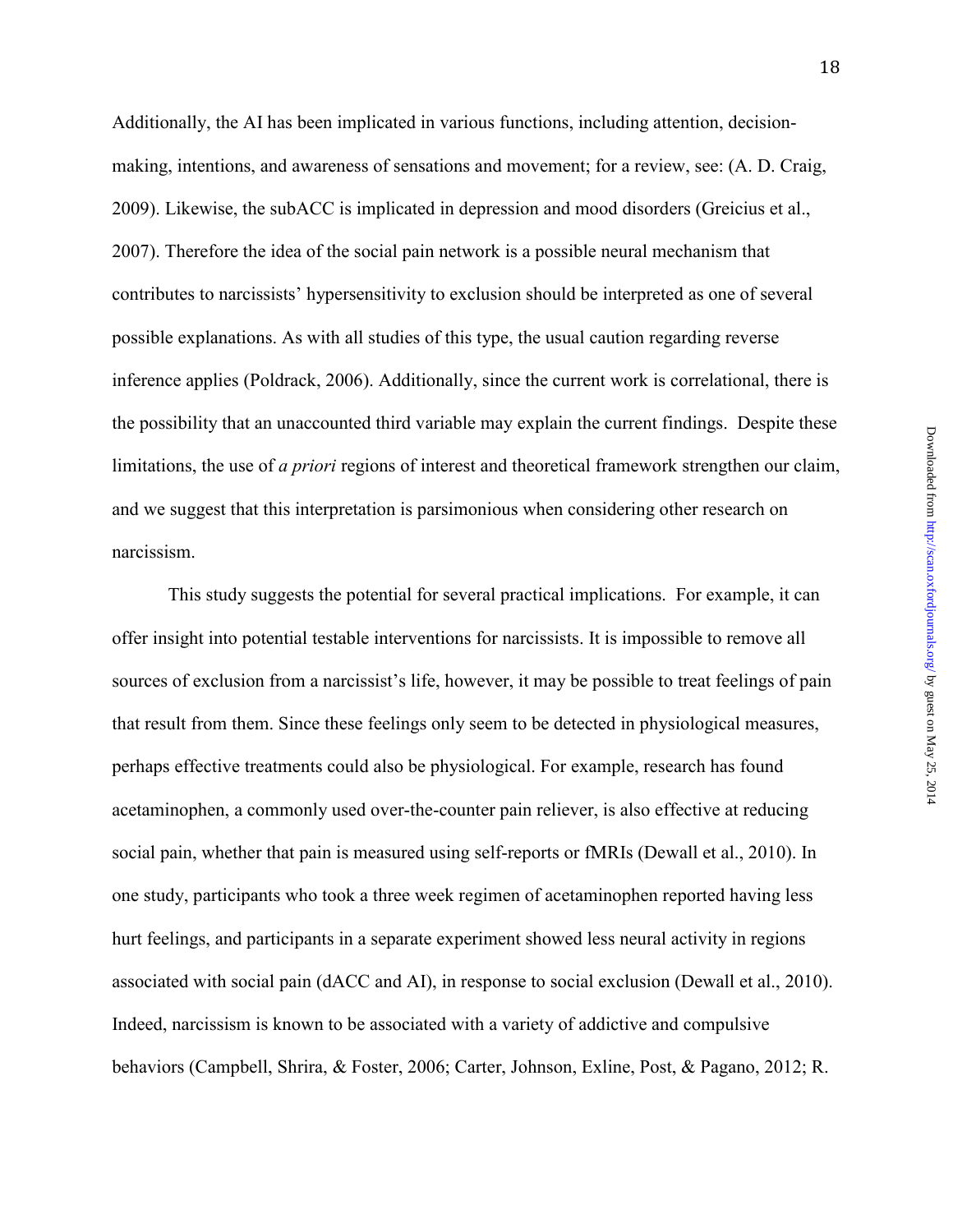J. Craig, Verinis, & Wexler, 1985; Luhtanen & Crocker, 2005; Rose, 2007), many which may serve self-medicating functions; as such, attention to multiple factors is warranted when considering the mental and physical health of narcissists. Furthermore, because neural mechanisms of social pain are closely tied with mechanisms of physical pain (Eisenberger, 2012b), coping strategies aimed at reducing physical pain may also be effective (Van Damme, Crombez, & Eccleston, 2008). For example, using relaxation techniques such as deep breathing may help to reduce tension in the body.

A more general question this study raises is under which contexts do individuals experience exaggerated versus buffered social pain? The current study capitalizes on the use of a homogeneous sample, consisting of males aged 16 to 17, in the context of social exclusion, outlining a clear context and demographic of individuals who show increased susceptibility to social exclusion. Prior work has found that narcissism is associated with high cortisol overall and in response to stressors, but only among males (Edelstein et al., 2010; Reinhard et al., 2012). Furthermore, adolescence is a key developmental period in which relations with peers are solidified and the brain undergoes rapid development in networks supporting social cognition and emotion regulation, yet cognitive control systems are slower to mature (Crone & Dahl, 2012; Steinberg, 2007). Future research should examine whether the current findings are consistent across different ages, among women, and in other populations. In addition future work could further examine motivations, goals, and the salience of negative social experiences in narcissistic individuals in order to better understand why they experience exaggerated social pain.

#### **Conclusion**

This study examined neural mechanisms associated with social exclusion and selfreported levels of narcissism. The current study enriches our understanding of individual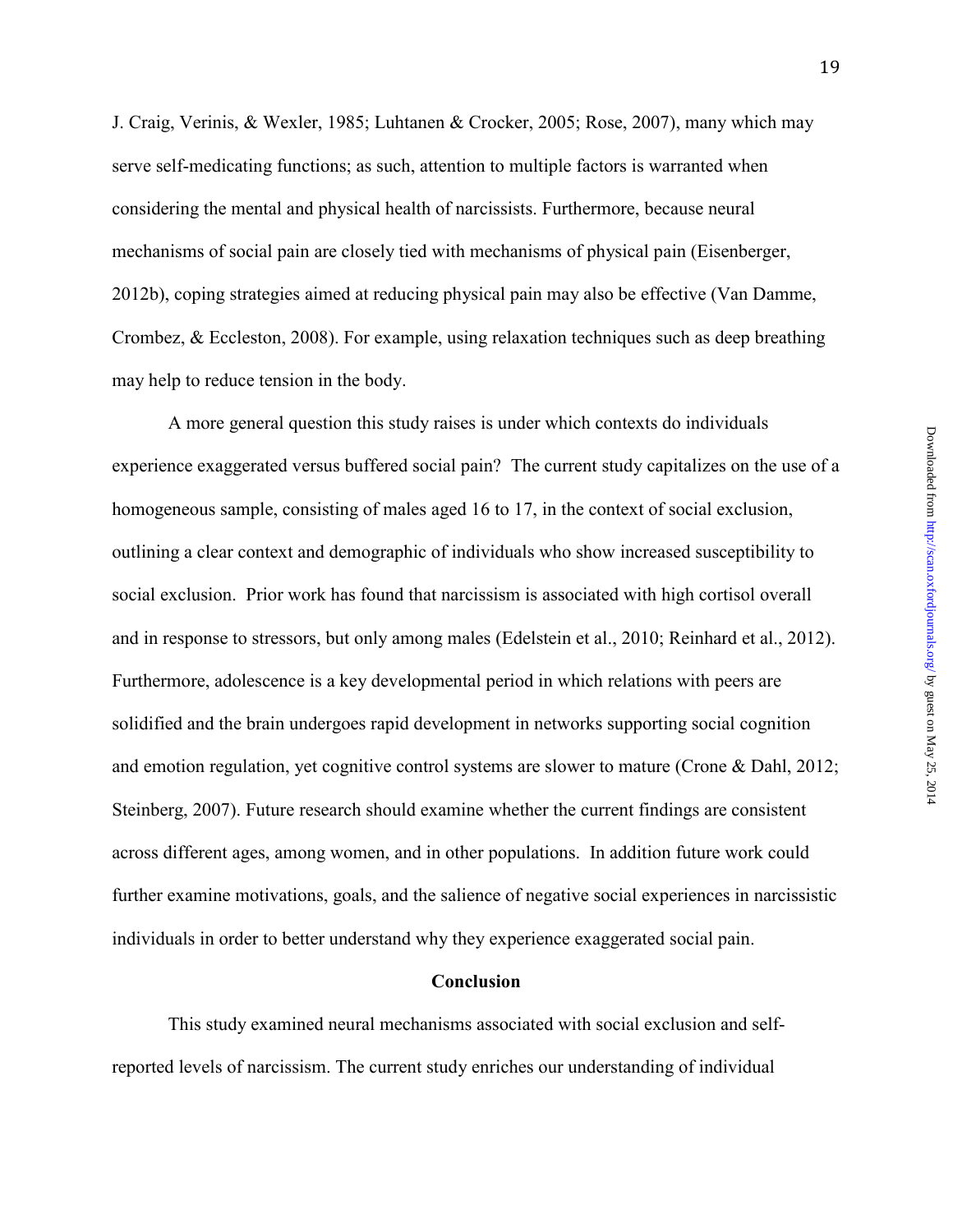differences that exaggerate effects of exclusion by 1) demonstrating that those who report higher levels of narcissism also experience exaggerated exclusion in the brain, and 2) suggesting that a social pain network of interest, driven primarily by activity in the AI and dACC may be one potential mechanism involved in this increased sensitivity to exclusion. Future investigations should examine the possibility that behavioral consequences of hypersensitivity to exclusion in narcissistic individuals may be a function of hypersensitivity in brain systems associated with distress more generally. Meanwhile, the current study suggests a pathway that may connect narcissism to negative consequences for longer term physical and mental health— findings not apparent with self-report alone.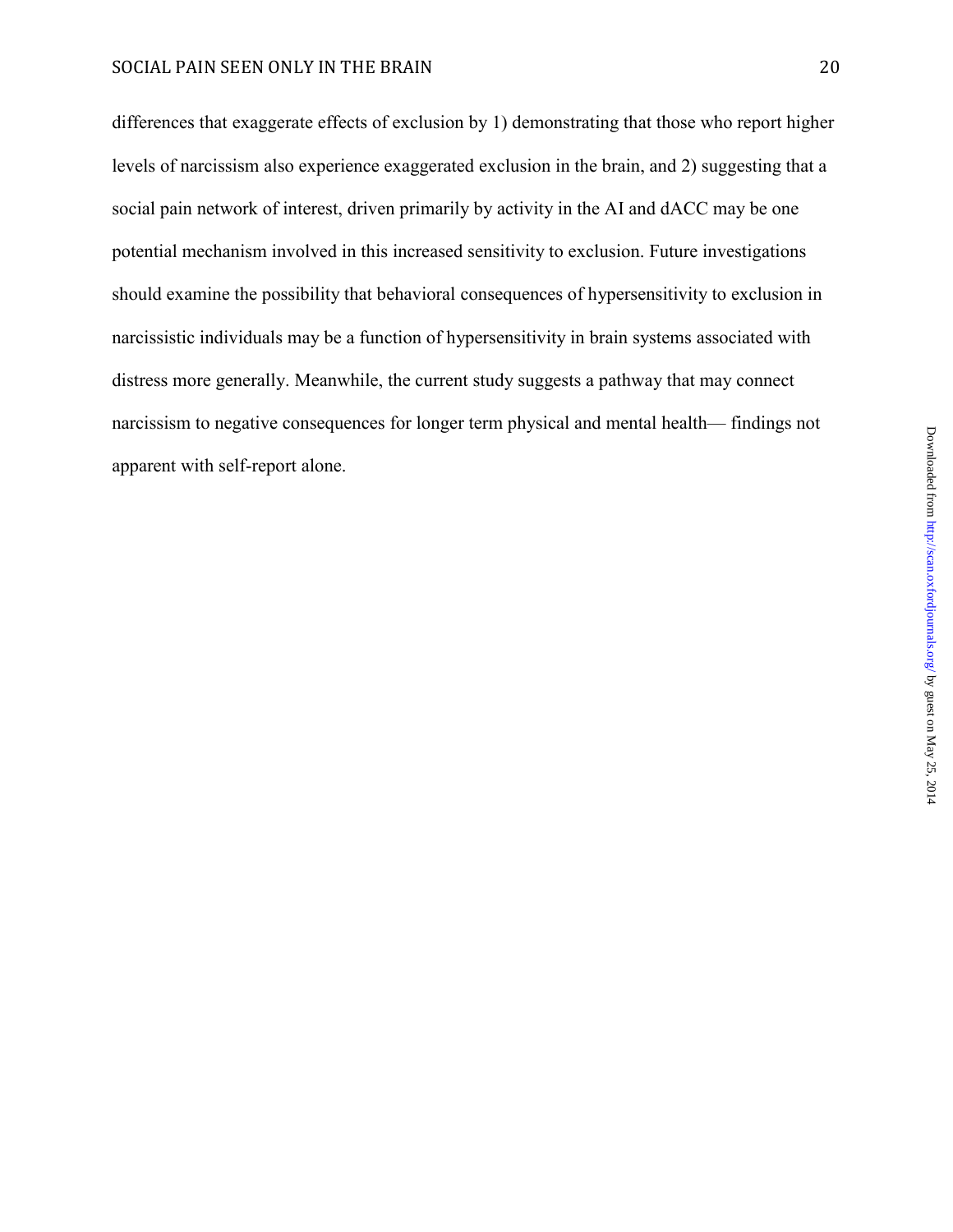#### **References**

- APA. (1994). *Diagnostic and statistical manual of mental distorders* (4th edition.). Washington DC: American Psychiatric Association.
- Baumeister, R. F., Bushman, B. J., & Campbell, W. K. (2000). Self-Esteem, Narcissism, and Aggression: Does Violence Result from Low Self-Esteem or from Threatened Egotism? *Current Directions in Psychological Science*, *9*(1), 26.
- Baumeister, R. F., & Leary, M. R. (1995). The need to belong: desire for interpersonal attachments as a fundamental human motivation. *Psychological Bulletin*, *117*(3), 497.
- Baumeister, R. F., Smart, L., & Boden, J. M. (1996). Relation of threatened egotism to violence and aggression: the dark side of high self-esteem. *Psychological Review*, *103*(1), 5.
- Baumeister, R. F., Twenge, J. M., & Ciarocco, N. (2002). The inner world of rejection: Effects of social exclusion on cognition, emotion, and self-regulation. In *The social self: Cognitive, interpersonal, and intergroup perspectives*. New York: Psychology Press.
- Botvinick, M., Nystrom, L. E., Fissell, K., Carter, C. S., & Cohen, J. D. (1999). Conflict monitoring versus selection-for-action in anterior cingulate cortex. *Nature*, *402*(6758), 179–181.
- Bowlby, J. (1977). The making and breaking of affetional bonds. I. Aetiology and psychopathology in the light of attachment theory. An expanded version of the Fiftieth Maudsley Lecture, delivered before the Royal College of Psychiatrists, 19 November 1976. *Br J Psychiatry*, *130*, 201–210.
- Brett, M., Anton, J., Valabregue, R., & Poline, J. (2002). Region of interest analysis unsing an SPM toolbox. Presented at the The 8th International Conference on Functional Mapping of the Human Brain, Sendai, Japan.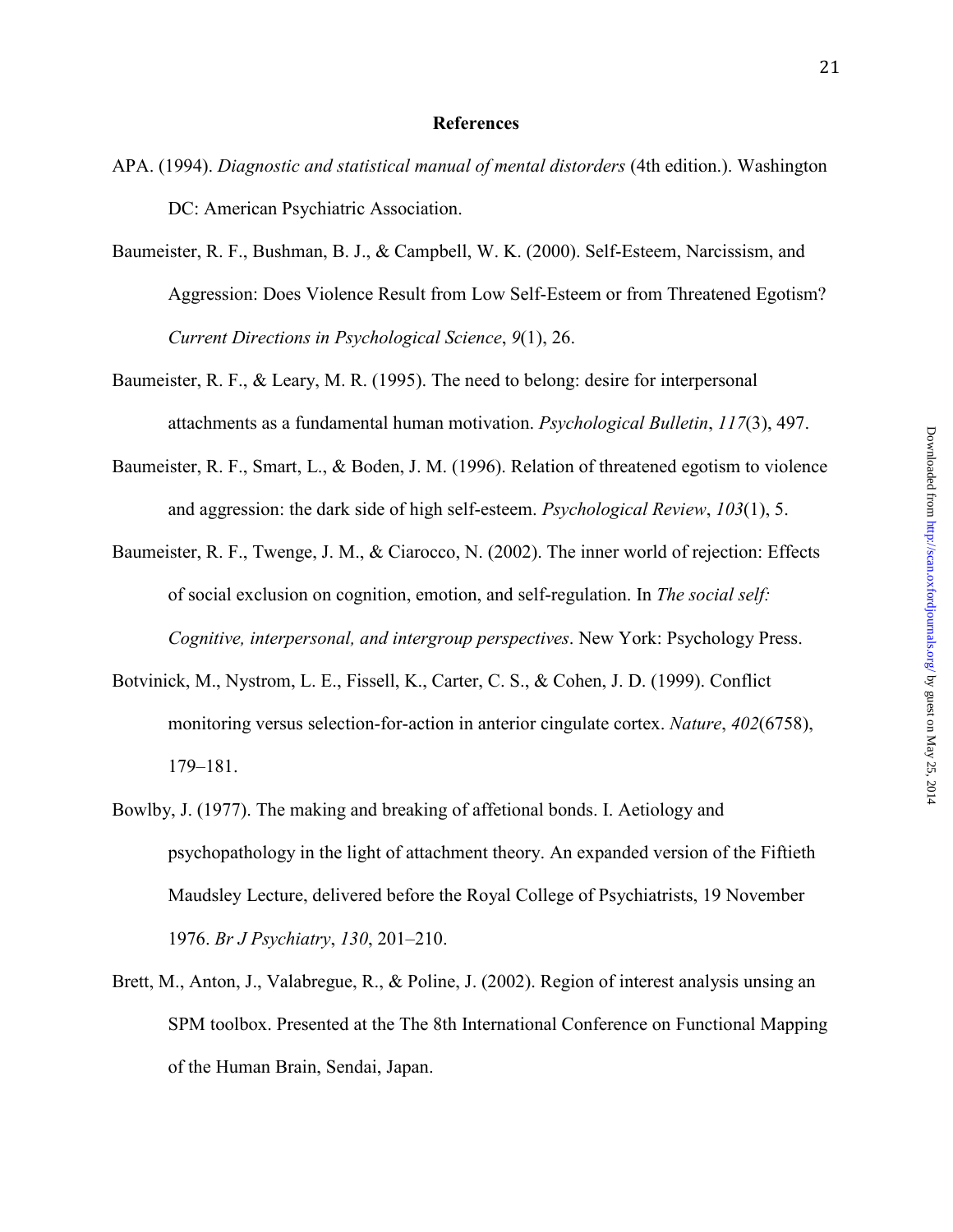- Bush, G., Vogt, B. A., Holmes, J., Dale, A. M., Greve, D., Jenike, M. A., & Rosen, B. R. (2002). Dorsal anterior cingulate cortex: A role in reward-based decision making. *Proceedings of the National Academy of Sciences*, *99*(1), 523–528.
- Bushman, B. J., & Baumeister, R. F. (1998). Threatened egotism, narcissism, self-esteem, and direct and displaced aggression: does self-love or self-hate lead to violence? *Journal of Personality and Social Psychology*, *75*(1), 219.
- Cacioppo, J. T., & Patrick, W. (2008). *Loneliness: Human nature and the need for social connection*. WW Norton & Company.
- Campbell, W. K., Bonacci, A. M., Shelton, J., Exline, J. J., & Bushman, B. J. (2004). Psychological entitlement: interpersonal consequences and validation of a self-report measure. *Journal of Personality Assessment*, *83*(1), 29.
- Campbell, W. K., & Foster, C. A. (2002). Narcissism and Commitment in Romantic Relationships: An Investment Model Analysis. *Personality and Social Psychology Bulletin*, *28*(4), 484.
- Campbell, W. K., Foster, C. A., & Finkel, E. J. (2002). Does self-love lead to love for others? A story of narcissistic game playing. *Journal of Personality and Social Psychology*, *83*(2), 340.
- Campbell, W. K., Rudich, E. A., & Sedikides, C. (2002). Narcissism, Self-Esteem, and the Positivity of Self-Views: Two Portraits of Self-Love. *Personality and Social Psychology Bulletin*, *28*(3), 358–368.
- Campbell, W. K., Shrira, I., & Foster, J. D. (2006). Theoretical models of narcissism, sexuality, and relationship commitment. *Journal of Social and Personal Relationships*, *23*(3), 367.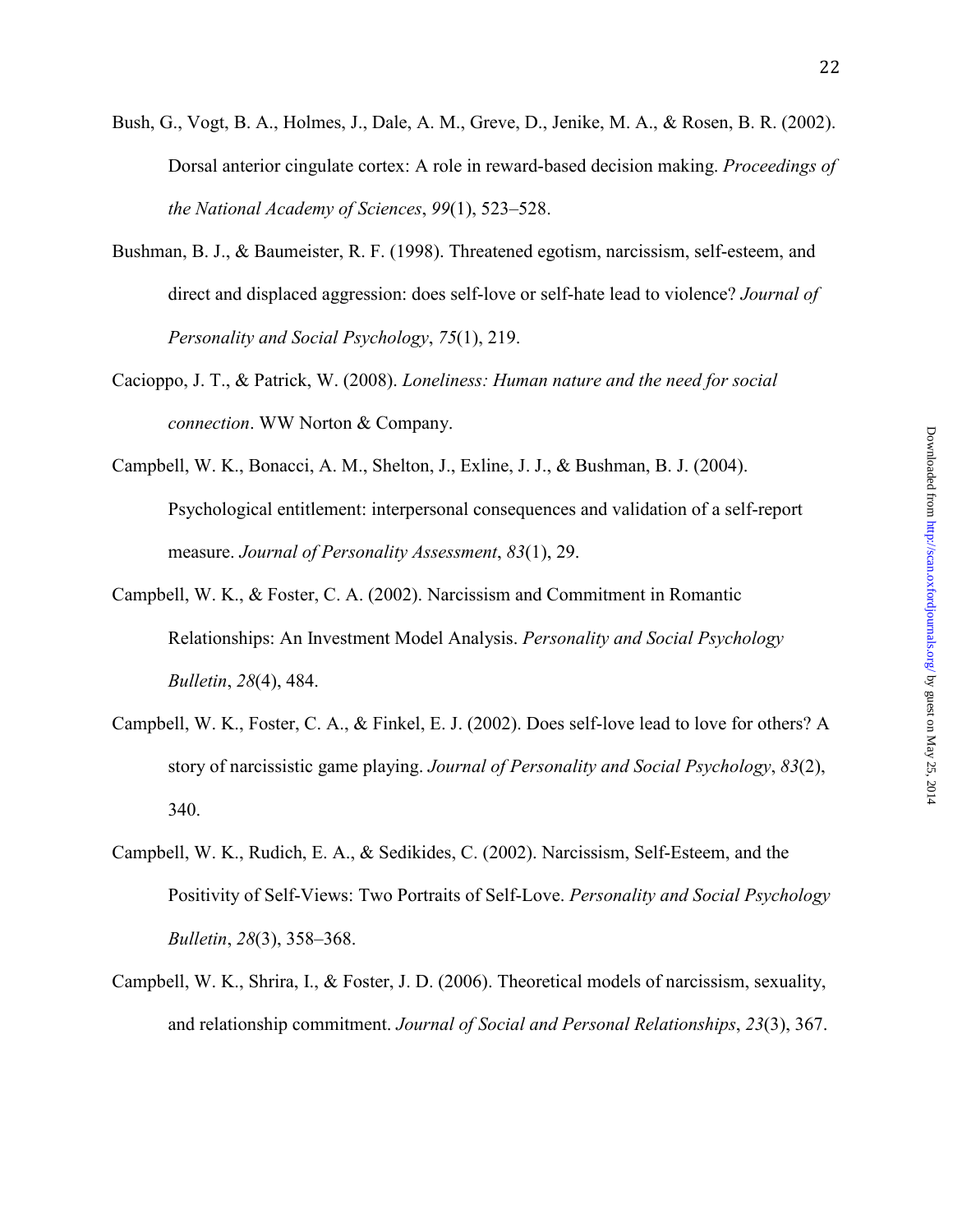Carter, R. R., Johnson, S. M., Exline, J. J., Post, S. G., & Pagano, M. E. (2012). Addiction and "Generation Me": Narcissistic and prosocial behaviors of adolescents with substance dependency disorder in comparison to normative adolescents. *Alcoholism Treatment Quarterly*, *30*(2), 163–178.

Cotterell, J. (1996). *Social Networks and Social Influences in Adolescence*. Routledge.

- Craig, A. D. (2009). How do you feel--now? The anterior insula and human awareness. *Nature Reviews. Neuroscience*, *10*(1), 59.
- Craig, R. J., Verinis, J. S., & Wexler, S. (1985). Personality characteristics of drug addicts and alcoholics on the Millon Clinical Multiaxial Inventory. *Journal of Personality Assessment*, *49*(2), 156–160.
- Crone, E. A., & Dahl, R. E. (2012). Understanding adolescence as a period of social-affective engagement and goal flexibility. *Nature Reviews. Neuroscience*, *13*(9), 636.
- Dewall, C. N., Macdonald, G., Webster, G. D., Masten, C. L., Baumeister, R. F., Powell, C., … Eisenberger, N. I. (2010). Acetaminophen reduces social pain: behavioral and neural evidence. *Psychological Science*, *21*(7), 931.
- DeWall, C. N., Masten, C. L., Powell, C., Combs, D., Schurtz, D. R., & Eisenberger, N. I. (2012). Do neural responses to rejection depend on attachment style? An fMRI study. *Social Cognitive and Affective Neuroscience*, *7*(2), 184.
- Edelstein, R. S., Yim, I. S., & Quas, J. A. (2010). Narcissism predicts heightened cortisol reactivity to a psychosocial stressor in men. *Journal of Research in Personality*, *44*(5), 565–572.
- Eisenberger, N. I. (2012a). The neural bases of social pain: evidence for shared representations with physical pain. *Psychosomatic Medicine*, *74*(2), 126.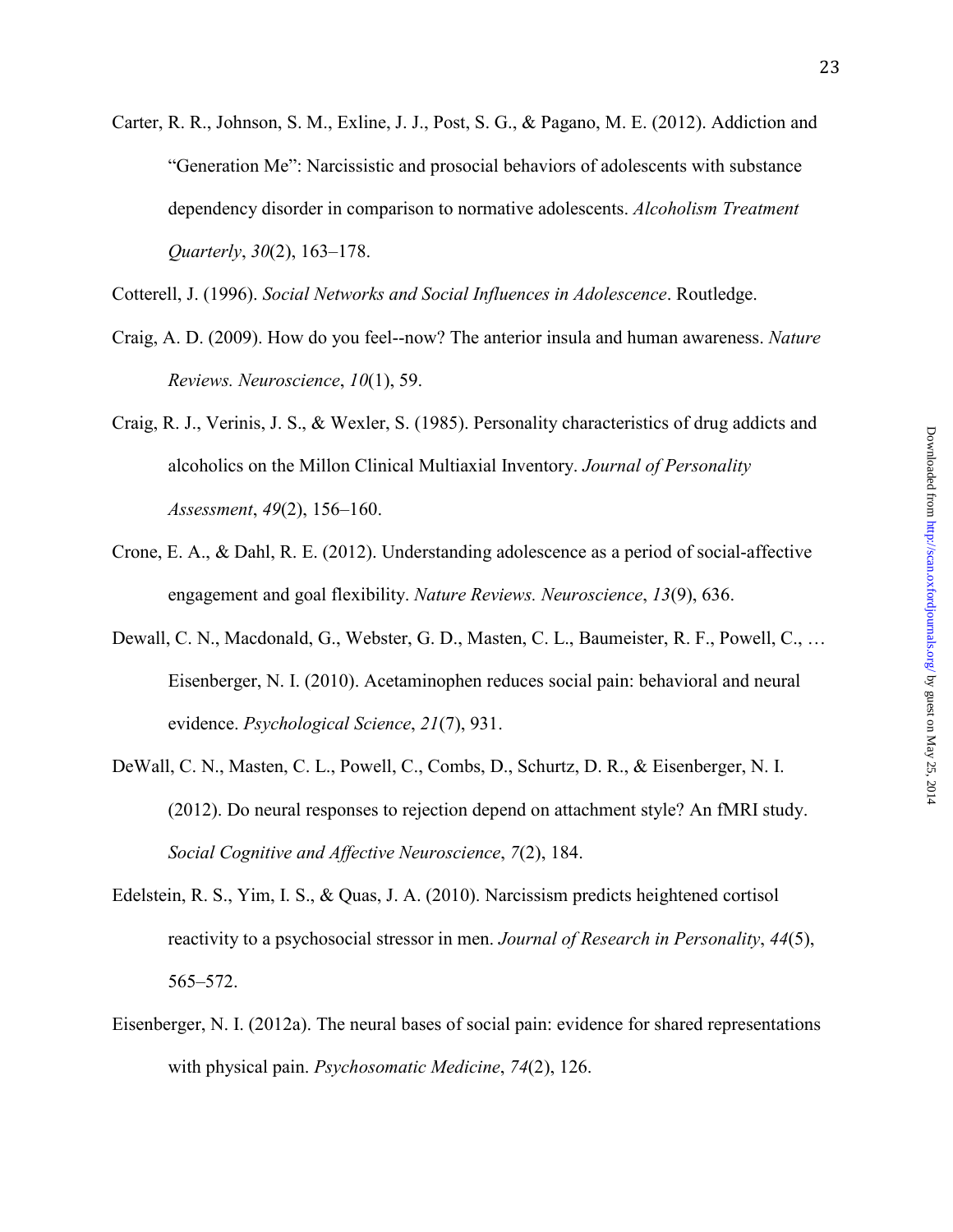- Eisenberger, N. I. (2012b). The pain of social disconnection: examining the shared neural underpinnings of physical and social pain. *Nature Reviews. Neuroscience*, *13*(6), 421.
- Eisenberger, N. I., & Cole, S. W. (2012). Social neuroscience and health: neurophysiological mechanisms linking social ties with physical health. *Nature Neuroscience*, *15*(5), 669.
- Eisenberger, N. I., Jarcho, J. M., Lieberman, M. D., & Naliboff, B. D. (2006). An experimental study of shared sensitivity to physical pain and social rejection. *Pain*, *126*(1), 132.
- Eisenberger, N. I., & Lieberman, M. D. (2004). Why rejection hurts: a common neural alarm system for physical and social pain. *Trends in Cognitive Sciences*, *8*(7), 294.
- Eisenberger, N. I., & Lieberman, M. D. (2005). Why it hurts to be left out: The neurocognitive overlap between physical and social pain. In *The Social Outcast: Ostracisim, Social Exclusion, Rejection, and Bullying* (pp. 109–127). New York: Cambridge University Press.
- Eisenberger, N. I., Lieberman, M. D., & Williams, K. D. (2003). Does Rejection Hurt? An fMRI Study of Social Exclusion. *Science*, *302*(5643), 290.
- Fenigstein, A. (1979). Self-consciousness, self-attention, and social interaction. *Journal of Personality and Social Psychology*, *37*(1), 75.
- Foster, J. D., Campbell, W. K., & Twenge, J. M. (2003). Individual differences in narcissism: Inflated self-views across the lifespan and around the world. *Journal of Research in Personality*, *37*(6), 469.
- Gjerde, P. F., Onishi, M., & Carlson, K. S. (2004). Personality characteristics associated with romantic attachment: a comparison of interview and self-report methodologies. *Personality and Social Psychology Bulletin*, *30*(11), 1402–1415.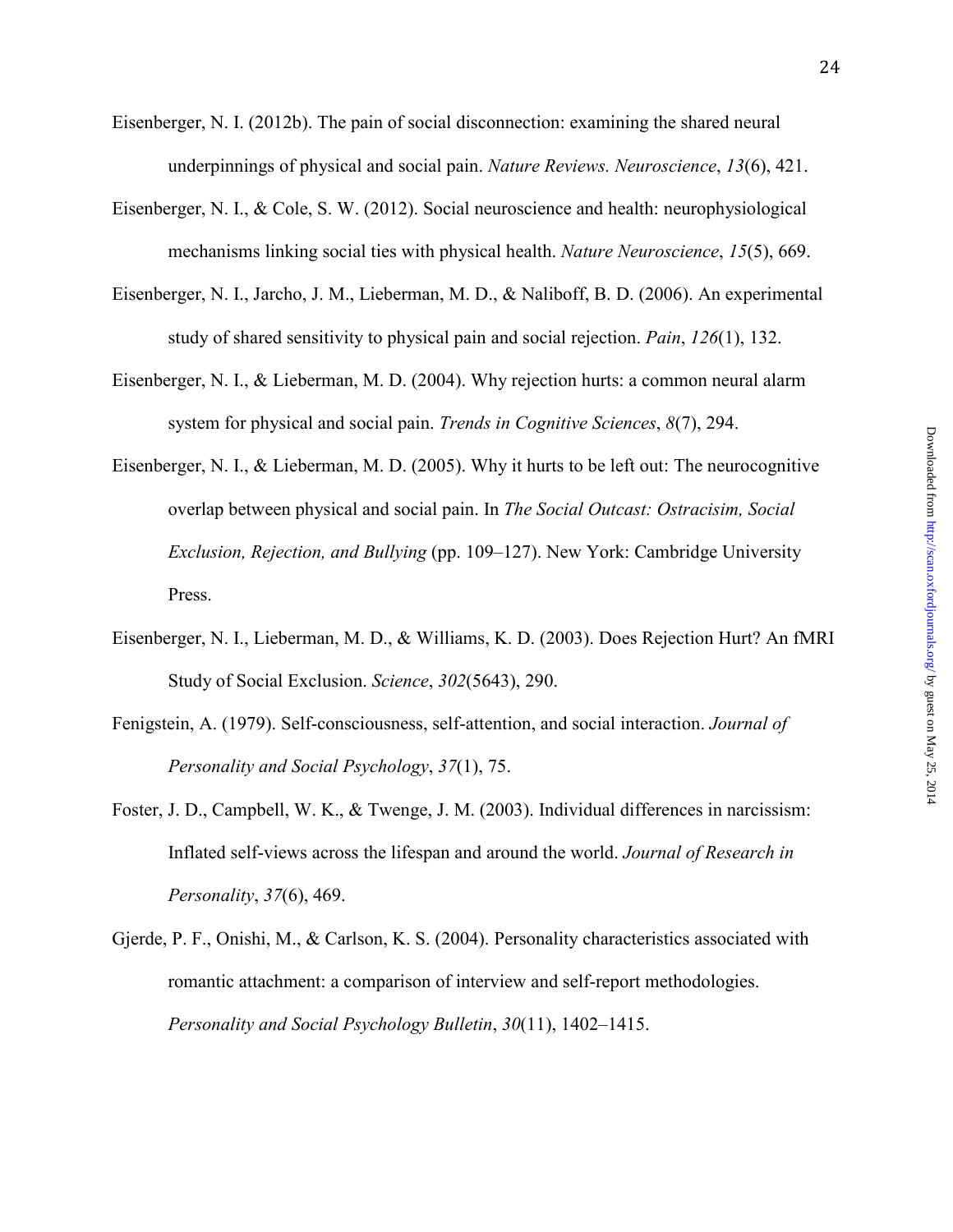- Greicius, M. D., Flores, B. H., Menon, V., Glover, G. H., Solvason, H. B., Kenna, H., … Schatzberg, A. F. (2007). Resting-state functional connectivity in major depression: abnormally increased contributions from subgenual cingulate cortex and thalamus. *Biological Psychiatry*, *62*(5), 429–437.
- Holt-Lunstad, J., Smith, T. B., & Layton, J. B. (2010). Social relationships and mortality risk: a meta-analytic review. *PLoS Medicine*, *7*(7), e1000316.
- House, J. S., Landis, K. R., & Umberson, D. (1988). Social relationships and health. *Science*, *241*(4865), 540.
- Jarcho, J. M., Berkman, E. T., & Lieberman, M. D. (2011). The neural basis of rationalization: cognitive dissonance reduction during decision-making. *Social Cognitive and Affective Neuroscience*, *6*(4), 460–467.
- Jordan, C. H., Spencer, S. J., Zanna, M. P., Hoshino-Browne, E., & Correll, J. (2003). Secure and defensive high self-esteem. *Journal of Personality and Social Psychology*, *85*(5), 969.
- Kahneman, D., Krueger, A. B., Schkade, D. A., Schwarz, N., & Stone, A. A. (2004). A survey method for characterizing daily life experience: the day reconstruction method. *Science*, *306*(5702), 1776.
- Kelsey, R. M., Ornduff, S. R., McCann, C. M., & Reiff, S. (2001). Psychophysiological characteristics of narcissism during active and passive coping. *Psychophysiology*, *38*(2), 292.
- Kelsey, R. M., Ornduff, S. R., Reiff, S., & Arthur, C. M. (2002). Psychophysiological correlates of narcissistic traits in women during active coping. *Psychophysiology*, *39*(3), 322.
- Konrath, S., & Brown, S. L. (2012). The effects of giving on givers. In *Handbook of Health and Social Relationships*. American Psychological Association.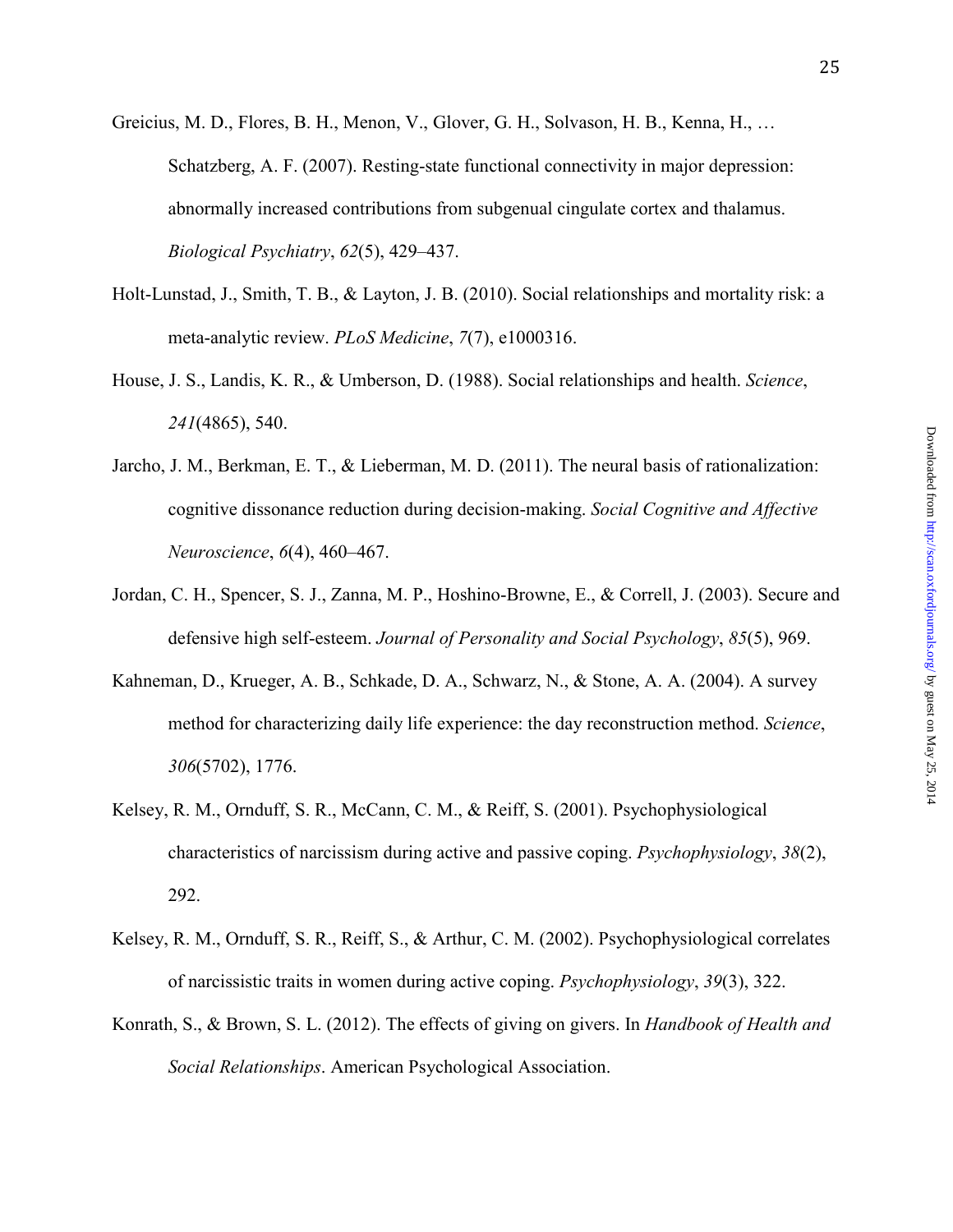- Konrath, S., Bushman, B. J., & Grove, T. (2009). Seeing my world in a million little pieces: narcissism, self-construal, and cognitive-perceptual style. *Journal of Personality*, *77*(4), 1197.
- Ladd, G. W. (2006). Peer rejection, aggressive or withdrawn behavior, and psychological maladjustment from ages 5 to 12: an examination of four predictive models. *Child Development*, *77*(4), 822.
- Leary, M. R. (1990). Responses to Social Exclusion: Social Anxiety, Jealousy, Loneliness, Depression, and Low Self-Esteem. *Journal of Social and Clinical Psychology*, *9*(2), 221.
- Leary, M. R., Kowalski, R. M., Smith, L., & Phillips, S. (2003). Teasing, rejection, and violence: Case studies of the school shootings. *Aggressive Behavior*, *29*(3), 202.
- Luhtanen, R. K., & Crocker, J. (2005). Alcohol Use in College Students. *Psychology of Addictive Behaviors*, *19*(1), 99.
- Macdonald, G., & Leary, M. R. (2005). Why does social exclusion hurt? The relationship between social and physical pain. *Psychological Bulletin*, *131*(2), 202.
- Masten, C. L., Eisenberger, N. I., Borofsky, L. A., Pfeifer, J. H., McNealy, K., Mazziotta, J. C., & Dapretto, M. (2009). Neural correlates of social exclusion during adolescence: understanding the distress of peer rejection. *Social Cognitive and Affective Neuroscience*, *4*(2), 143–157.
- Masten, C. L., Telzer, E. H., Fuligni, A. J., Lieberman, M. D., & Eisenberger, N. I. (2012). Time spent with friends in adolescence relates to less neural sensitivity to later peer rejection. *Social Cognitive and Affective Neuroscience*, *7*(1), 106.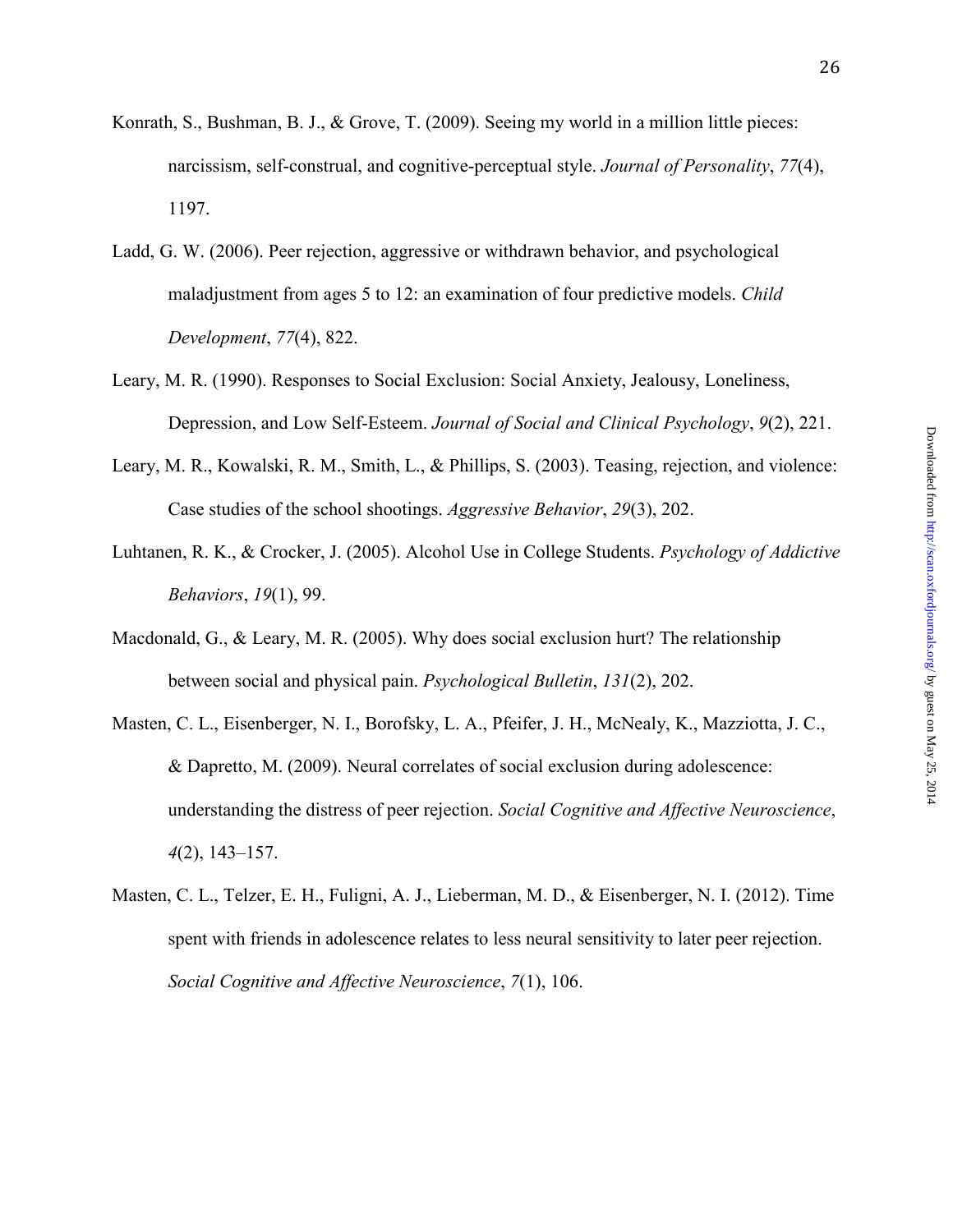- McRae, K., Reiman, E. M., Fort, C. L., Chen, K., & Lane, R. D. (2008). Association between trait emotional awareness and dorsal anterior cingulate activity during emotion is arousaldependent. *NeuroImage*, *41*(2), 648–655.
- Mesman, J., van IJzendoorn, M. H., & Bakermans-Kranenburg, M. J. (2009). The many faces of the Still-Face Paradigm: A review and meta-analysis. *Developmental Review*, *29*(2), 120.
- Morf, C. C., & Rhodewalt, F. (2001). Unraveling the Paradoxes of Narcissism: A Dynamic Self-Regulatory Processing Model. *Psychological Inquiry*, *12*(4), 177.
- Nezlek, J. B., Holgate, S., Blevins, T., Kowalski, R. M., & Leary, M. R. (1997). Personality Moderators of Reactions to Interpersonal Rejection: Depression and Trait Self-Esteem. *Personality and Social Psychology Bulletin*, *23*(12), 1235.
- Onoda, K., Okamoto, Y., Nakashima, K., Nittono, H., Ura, M., & Yamawaki, S. (2009). Decreased ventral anterior cingulate cortex activity is associated with reduced social pain during emotional support. *Social Neuroscience*, *4*(5), 443–454.
- Onoda, K., Okamoto, Y., Nakashima, K., Nittono, H., Yoshimura, S., Yamawaki, S., … Ura, M. (2010). Does low self-esteem enhance social pain? The relationship between trait selfesteem and anterior cingulate cortex activation induced by ostracism. *Social Cognitive and Affective Neuroscience*, *5*(4), 385.
- Panksepp, J. (1998). The Quest for Long-Term Health and Happiness: To Play or Not to Play, That Is the Question. *Psychological Inquiry*, *9*(1), 56–66.
- Parkhurst, J. T., & Asher, S. R. (1992). Peer rejection in middle school: Subgroup differences in behavior, loneliness, and interpersonal concerns. *Developmental Psychology*, *28*(2), 231.
- Poldrack, R. A. (2006). Can cognitive processes be inferred from neuroimaging data? *Trends in Cognitive Sciences*, *10*(2), 59.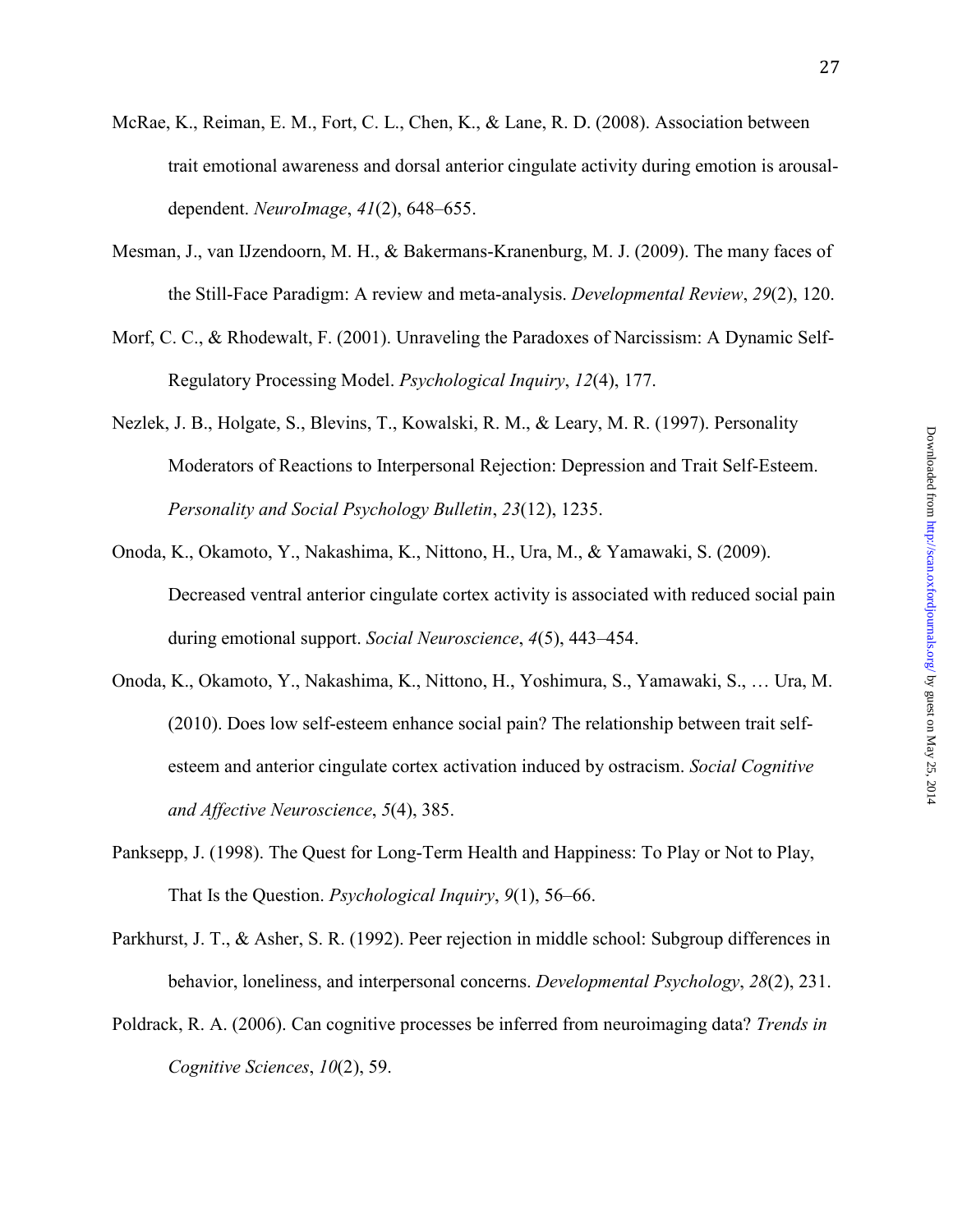- Raskin, R., & Terry, H. (1988). A Principal-Components Analysis of the Narcissistic Personality Inventory and Further Evidence of Its Construct Validity. *Journal of Personality and Social Psychology*, *54*(5), 890.
- Reinhard, D. A., Konrath, S., Lopez, W. D., & Cameron, H. G. (2012). Expensive egos: narcissistic males have higher cortisol. *PloS One*, *7*(1), e30858.
- Rose, P. (2002). The happy and unhappy faces of narcissism. *Personality and Individual Differences*, *33*(3), 379.
- Rose, P. (2007). Mediators of the Association Between Narcissism and Compulsive Buying. *Psychology of Addictive Behaviors*, *21*(4), 576.
- Sebastian, C. L., Tan, G., Roiser, J. P., Viding, E., Dumontheil, I., & Blakemore, S. J. (2011). Developmental influences on the neural bases of responses to social rejection: Implications of social neuroscience for education. *Neuroimage*, *57*(3), 686.
- Sedikides, C., Rudich, E. A., Gregg, A. P., Kumashiro, M., & Rusbult, C. (2004). Are Normal Narcissists Psychologically Healthy?: Self-Esteem Matters. *Journal of Personality and Social Psychology*, *87*(3), 400–416.
- Shore, W. J., Williams, K. D., & Grahe, J. E. (1998). The Silent Treatment: Perceptions of its Behaviors and Associated Feelings. *Group Processes & Intergroup Relations*, *1*(2), 117.
- Smolewska, K., & Dion, K. (2005). Narcissism and Adult Attachment: A Multivariate Approach. *Self and Identity*, *4*(1), 59.
- Snapp, C. M., & Leary, M. R. (2001). Hurt Feelings among New Acquaintances: Moderating Effects of Interpersonal Familiarity. *Journal of Social and Personal Relationships*, *18*(3), 315.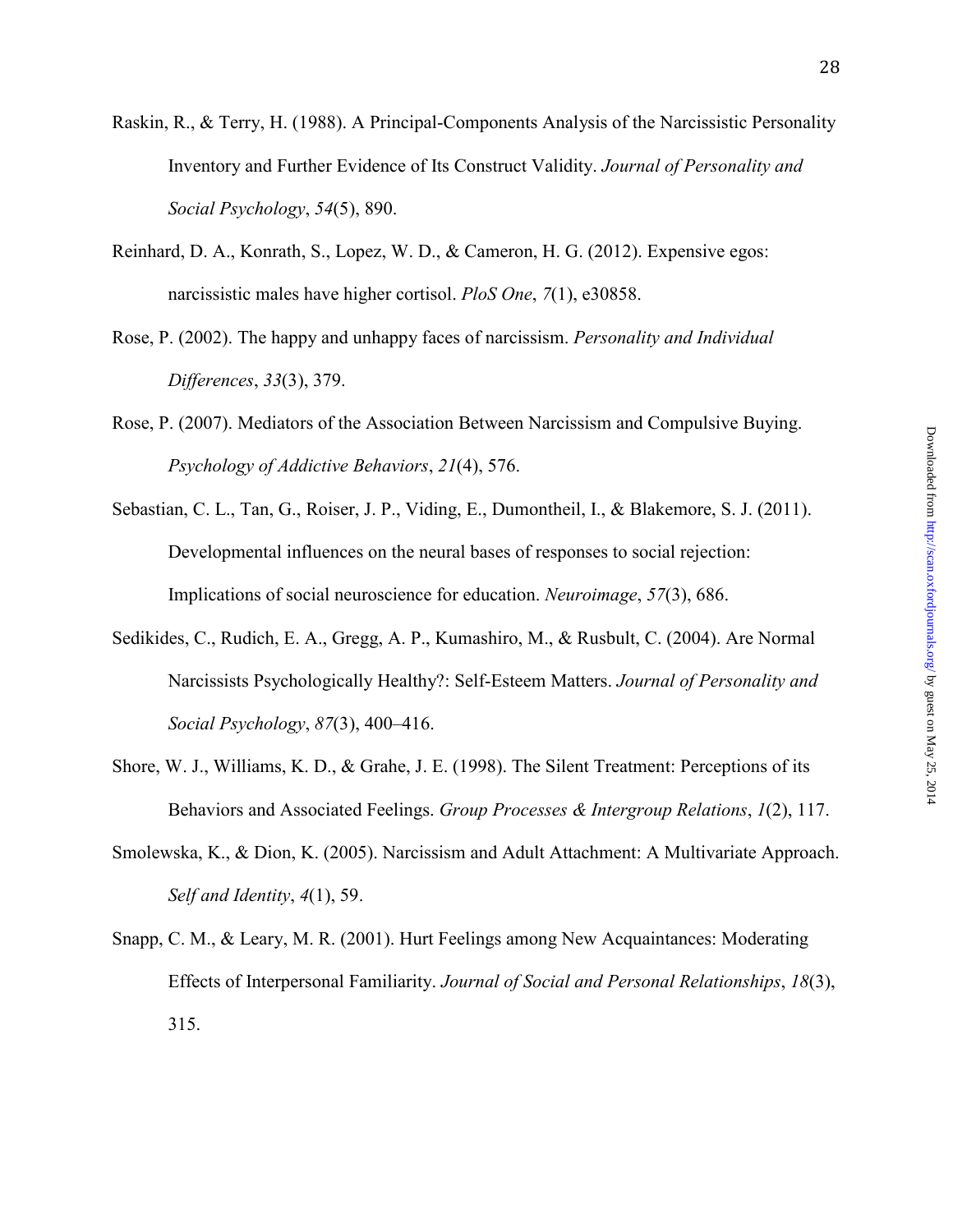- Sommer, K. L., Kirkland, K. L., Newman, S. R., Estrella, P., & Andreassi, J. L. (2009). Narcissism and Cardiovascular Reactivity to Rejection Imagery. *Journal of Applied Social Psychology*, *39*(5), 1083.
- Steinberg, L. (2007). Risk Taking in Adolescence: New Perspectives from Brain and Behavioral Science. *Current Directions in Psychological Science*, *16*(2), 55.
- Tracy, J. L., & Robins, R. W. (2003). "Death of a (narcissistic) salesman:" An integrative model of fragile self-esteem. *Psychological Inquiry*, 57–62.
- Tronick, E., Als, H., Adamson, L., Wise, S., & Brazelton, T. B. (1978). The Infant's Response to Entrapment between Contradictory Messages in Face-to-Face Interaction. *Journal of the American Academy of Child Psychiatry*, *17*(1), 1.
- Twenge, J. M., Baumeister, R. F., Tice, D. M., & Stucke, T. S. (2001). If you can't join them, beat them: effects of social exclusion on aggressive behavior. *Journal of Personality and Social Psychology*, *81*(6), 1058.
- Twenge, J. M., & Campbell, W. K. (2003). "Isn't it fun to get the respect that we're going to deserve?" Narcissism, social rejection, and aggression. *Personality & Social Psychology Bulletin*, *29*(2), 261.
- Twenge, J. M., Gentile, B., DeWall, C. N., Ma, D., Lacefield, K., & Schurtz, D. R. (2010). Birth cohort increases in psychopathology among young Americans, 1938–2007: A crosstemporal meta-analysis of the MMPI. *Clinical Psychology Review*, *30*(2), 145.
- Twenge, J. M., Konrath, S., Foster, J. D., Campbell, W. K., & Bushman, B. J. (2008). Egos Inflating Over Time: A Cross Temporal Meta  $\Box$  Analysis of the Narcissistic Personality Inventory. *Journal of Personality*, *76*(4), 875.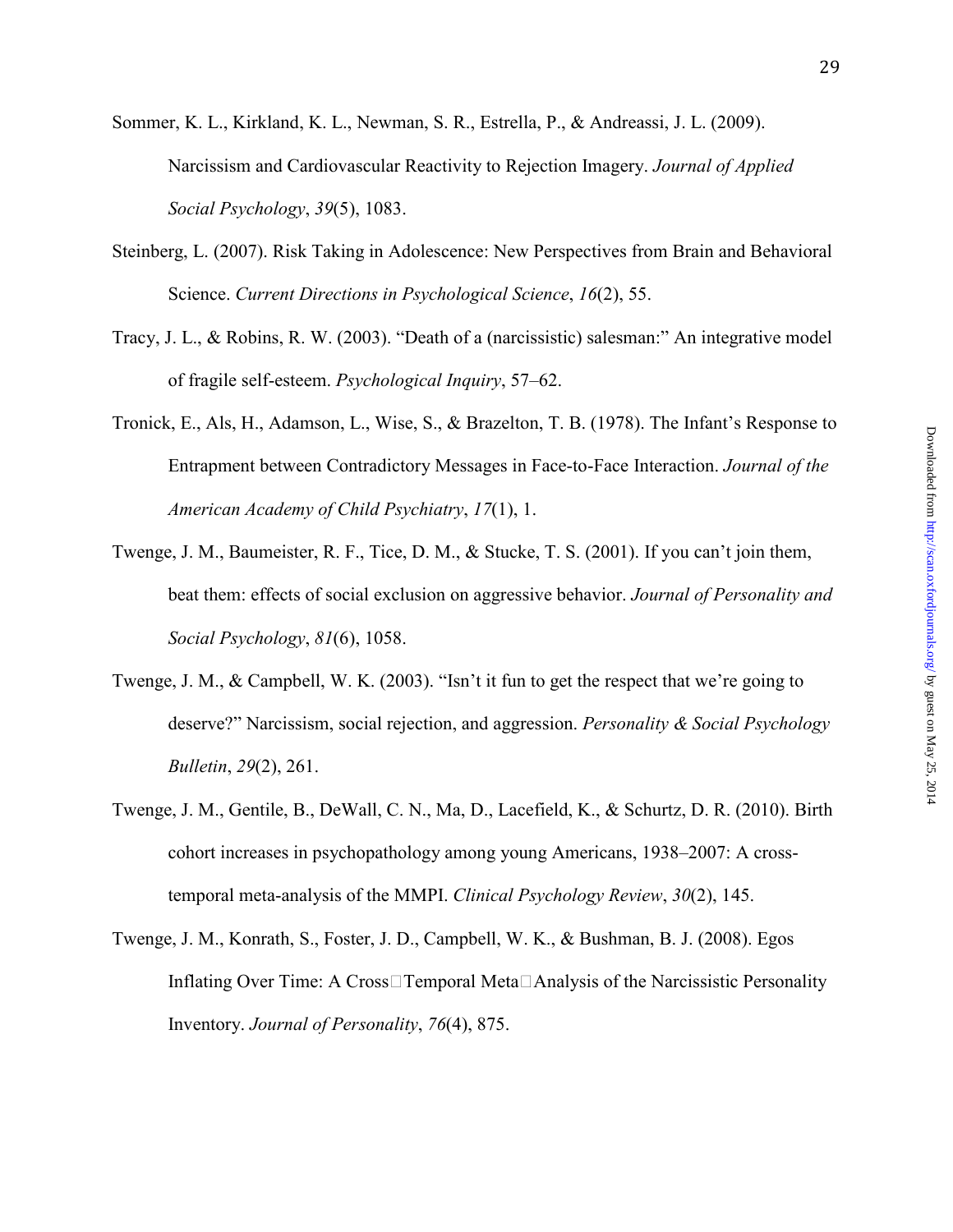- Van Beest, I., & Williams, K. D. (2006). When inclusion costs and ostracism pays, ostracism
	- still hurts. *Journal of Personality and Social Psychology*, *91*(5), 918.
- Van Damme, S., Crombez, G., & Eccleston, C. (2008). Coping with pain: a motivational perspective. *Pain*, *139*(1), 1.
- Van Veen, V., Carter, C. S., Krug, M. K., & Schooler, J. W. (2009). Neural activity predicts attitude change in cognitive dissonance. *Nature Neuroscience*, *12*(11), 1469.
- Waldrip, A. M. (2007). *The power of ostracism: Can personality influence reactions to social exclusion?* ProQuest, UMI Dissertations Publishing.
- Watson, P. J. (1994). Empathy, Sex Role Orientation, and Narcissism. *Sex Roles*, *30*(9-10), 701.
- Watson, P. J., & Biderman, M. D. (1993). Narcissistic Personality Inventory Factors, Splitting, and Self-Consciousness. *Journal of Personality Assessment*, *61*(1), 41–57.
- Watson, P. J., Grisham, S. O., Trotter, M. V., & Biderman, M. D. (1984). Narcissism and Empathy: Validity Evidence for the Narcissistic Personality Inventory. *Journal of Personality Assessment*, *48*(3), 301–305.
- Weissman, D. ., Giesbrecht, B., Song, A. ., Mangun, G. ., & Woldorff, M. . (2003). Conflict monitoring in the human anterior cingulate cortex during selective attention to global and local object features. *NeuroImage*, *19*(4), 1361–1368.
- Williams, K. D., & Sommer, K. L. (1997). Social Ostracism by Coworkers: Does Rejection Lead to Loafing or Compensation? *Personality and Social Psychology Bulletin*, *23*(7), 693.
- Williams, K. D., & Zadro, L. (2001). Ostracism: On being ignored, excluded and rejected. In *Interpersonal Rejection* (pp. 21–53). New York: Oxford University Press.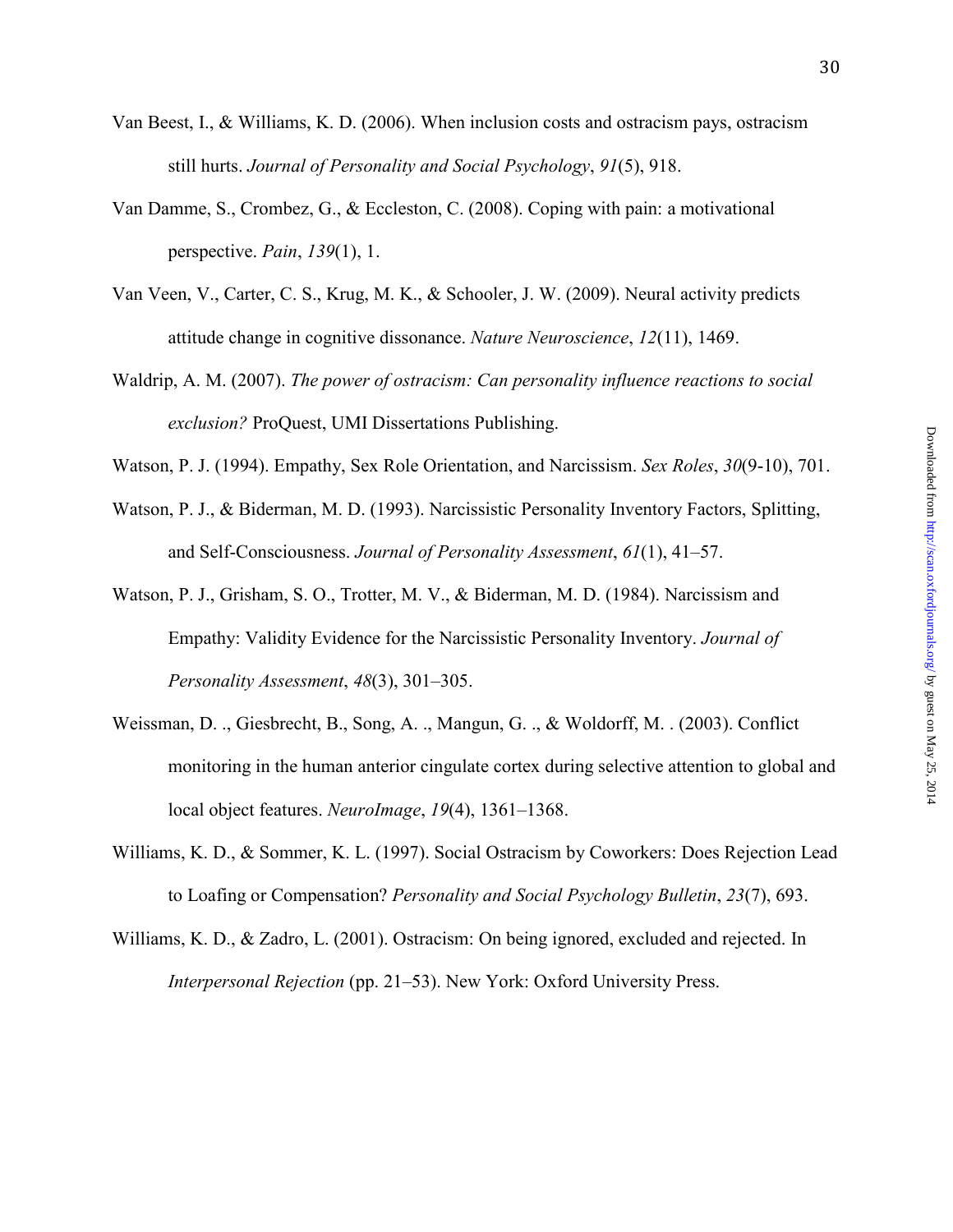- Zadro, L., Boland, C., & Richardson, R. (2006). How long does it last? The persistence of the effects of ostracism in the socially anxious. *Journal of Experimental Social Psychology*, *42*(5), 692.
- Zadro, L., Williams, K. D., & Richardson, R. (2004). How low can you go? Ostracism by a computer is sufficient to lower self-reported levels of belonging, control, self-esteem, and meaningful existence. *Journal of Experimental Social Psychology*, *40*(4), 560.
- Zeigler $\Box$ Hill, V. (2006). Discrepancies Between Implicit and Explicit Self $\Box$ Esteem: Implications for Narcissism and Self□Esteem Instability. *Journal of Personality*, 74(1), 119.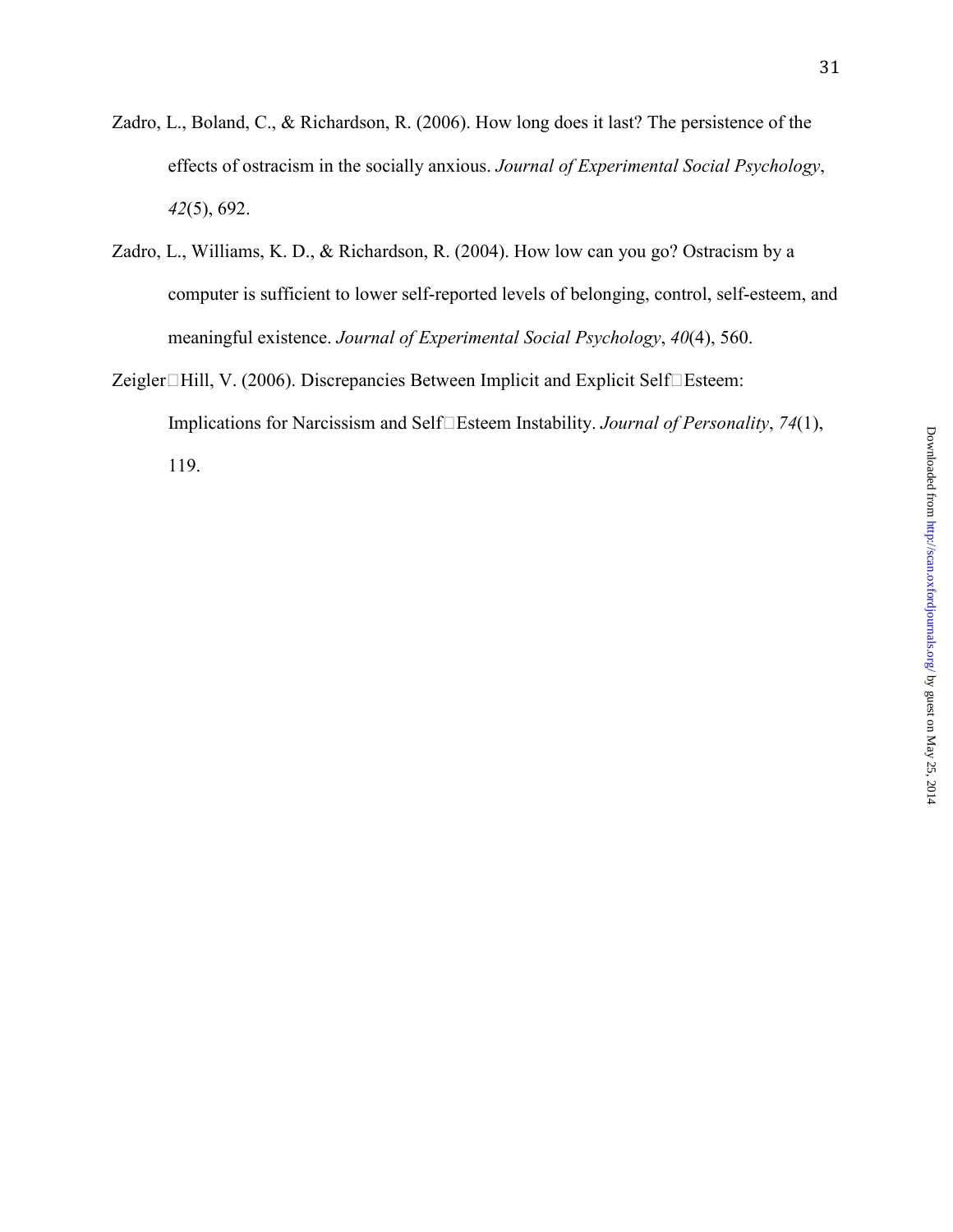# Figures

Figure 1. The social pain network, constructed using the union of anatomically defined anterior insula (AI), subgenual anterior cingulate (subACC), and dorsal anterior cingulate cortex (dACC).

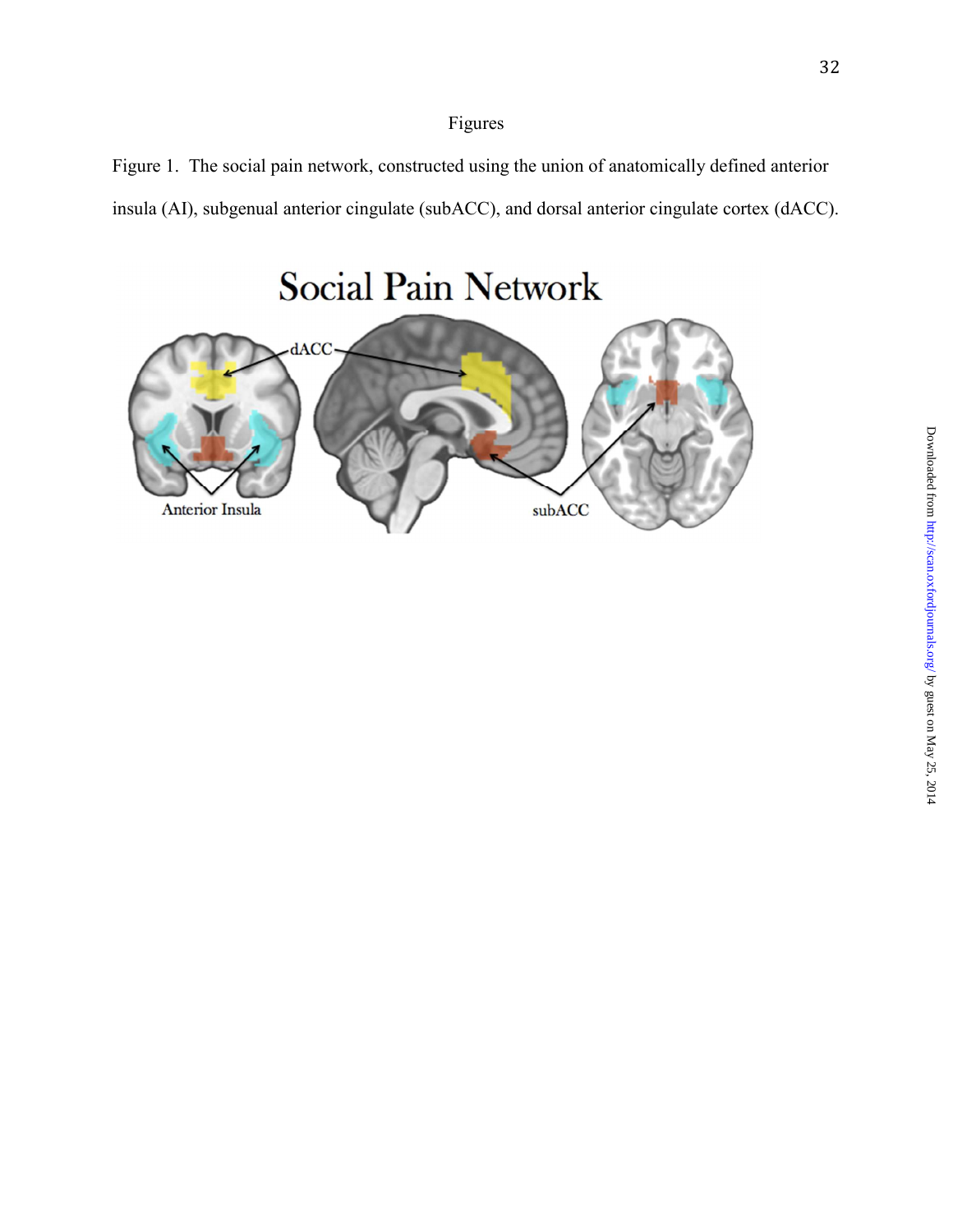Figure 2. Correlation examining the relationship between self-reported NPI and NTS scores. Findings indicate that feelings of threat following exclusion (NTS) were uncorrelated with NPI scores (*r*=.12, *p*=.47).